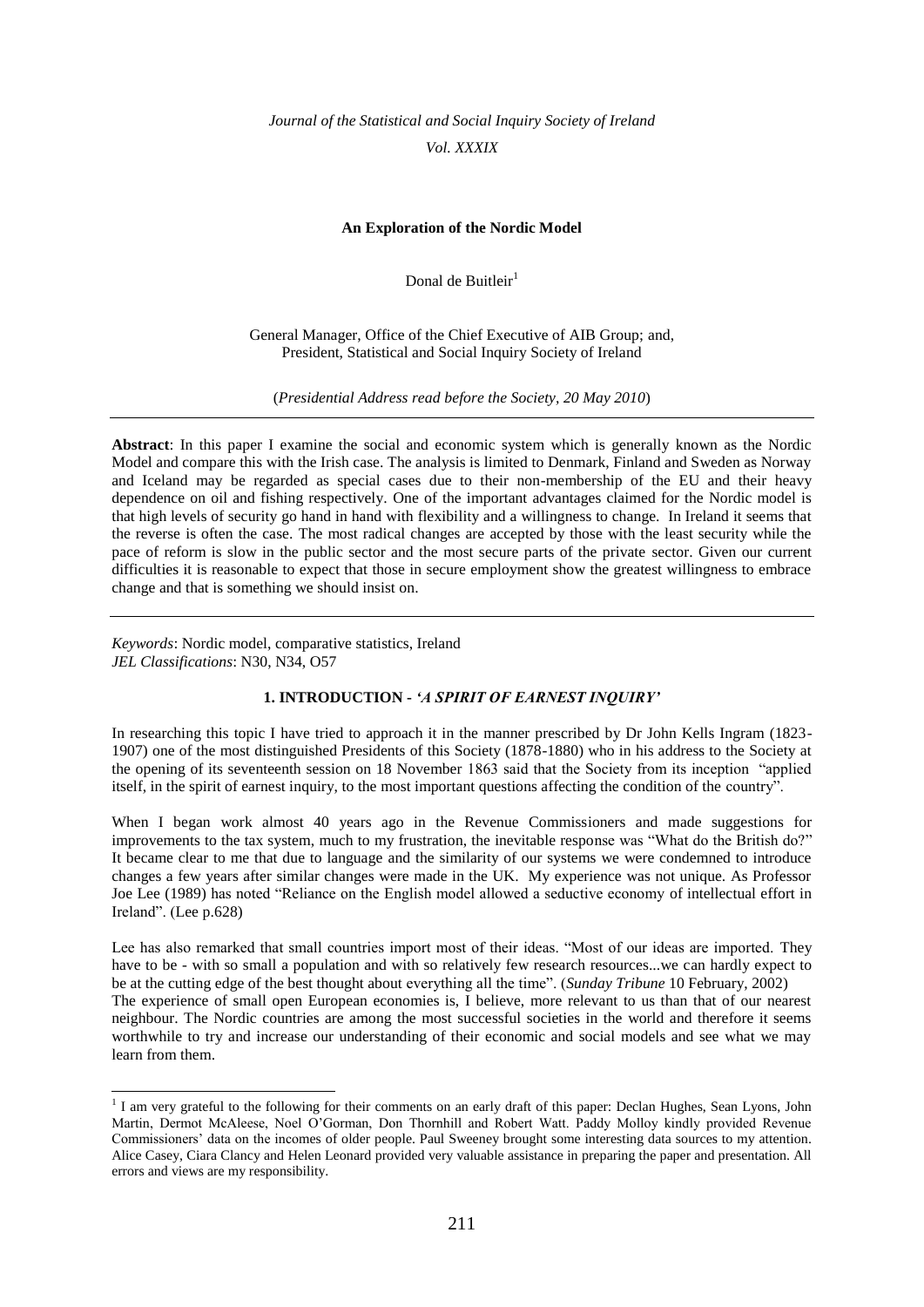I am glad to say that we are more outward looking- thanks mainly to our membership of the European Union. But we still need to look beyond our nearest neighbour for ideas and inspiration. (On Professor Frances Ruane"s suggestion I have included data in relation to the UK in the tables). This is a vast subject and it is not possible to deal with it comprehensively in this short paper, which I regard as nothing more than an initial exploration of the topic.

# **2. THE IRISH SOCIAL AND ECONOMIC MODEL IN CONTEXT**

Some argue that Ireland should move the direction of its social and economic model to adopt that which exists in Nordic countries. One statement of the argument was provided by Brendan Hayes of SIPTU in his letter of 10 August, 2009 to the Chairman of the Commission on Taxation setting out the reasons why he could not support the Commission"s report including the following:-

" [The Irish] social and economic model gives rise to structural pressures that increase income and wealth disparities --. Those disparities, together with the current national economic framework, have made ours a profoundly unequal society. The tax and social security systems, strategic state involvement and well financed public services are normally deployed, in advanced European countries, to moderate such inequalities to achieve social cohesion and promote economic growth. However, where the state adopts a low tax policy, in the manner in which this state has, the result is an underfunded set of public services, including health, education and local government, and an inadequate social security infrastructure which further exacerbates inequality, reduces social cohesion and retards economic growth". (Report of the Commission on Taxation p 474).

### **The Nordic Model**

The main features of the Nordic model are:-

- A comprehensive welfare state with an emphasis on transfers to households and publicly provided social services financed by high income and consumption taxes;
- Relatively high public and/or private spending on investment in human capital, including child care and education as well as R & D;
- Relatively generous unemployment benefits and active labour market policies;  $\blacksquare$
- Openness to globalisation (Indeed an important benefit attributed to the Nordic model is that the use of collective mechanisms for sharing risks has made it easier for citizens to embrace both globalisation and competition); and,
- $\bullet$ A high rate of labour force participation.

### **Nordics Are Successful Societies**

The Nordic countries are clearly successful societies with high per capita incomes and their citizens have high levels of satisfaction about a number of very important items.

This is clearly shown by data from the European Quality of Life Survey 2007 (Table 1). Ireland does not do too badly; we are ranked  $7<sup>th</sup>$  in life satisfaction and  $5<sup>th</sup>$  in happiness but clearly have an issue in relation to the perceived quality of some public services notably health (where the only countries ranked below us were Bulgaria and Macedonia), child care services and public transport. In relation to housing the main Irish problem was that 17 % of households said they were short of space.

An equitable income distribution and strong emphasis on equal opportunities are the central features of the Nordic model. The distribution of disposable income among individuals is the flattest in the OECD in Denmark followed by Sweden. Table 1 shows that the distribution of income in Ireland is more unequal than in the Nordic countries.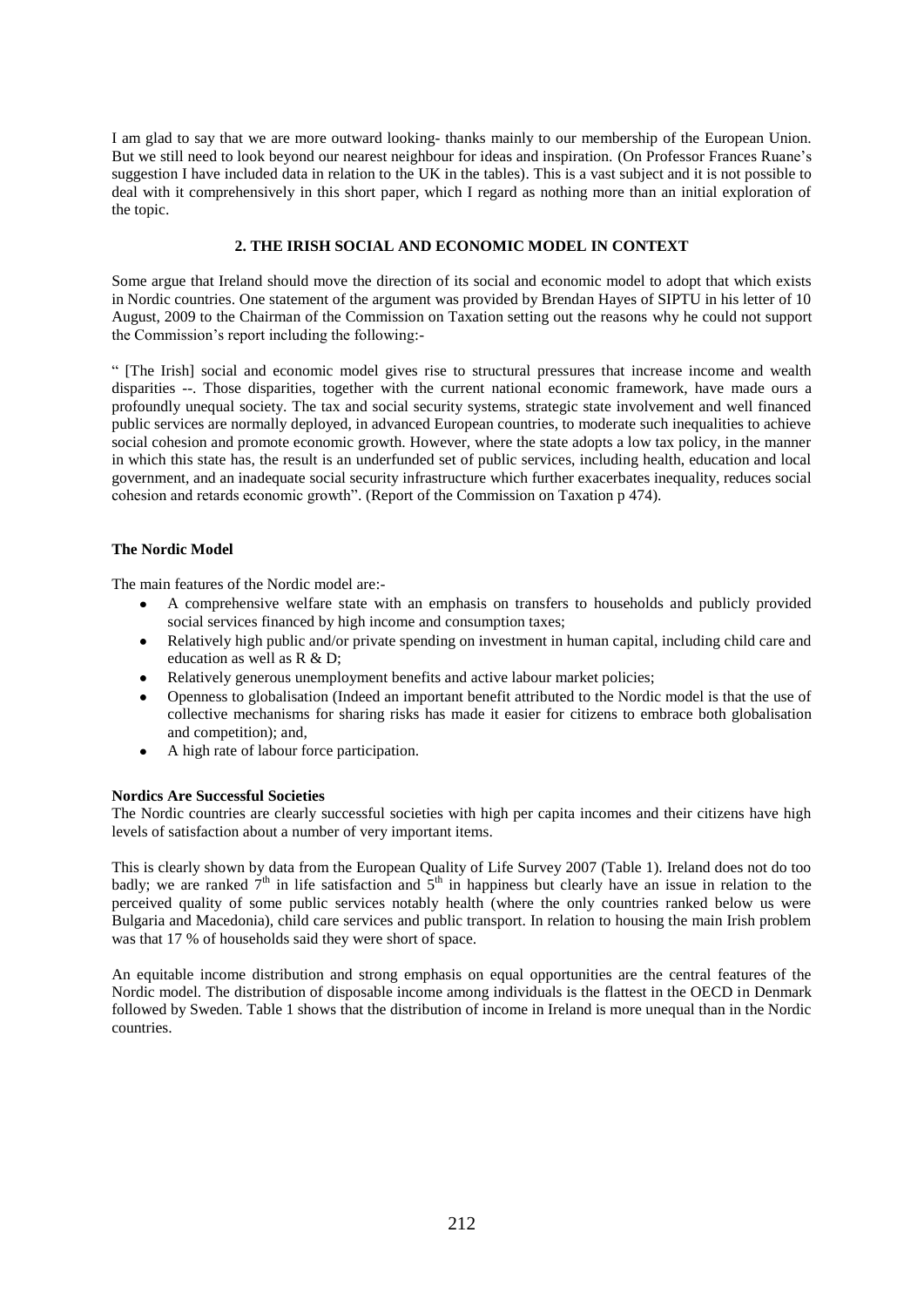|                                               | <b>Denmark</b> | <b>Sweden</b> | <b>Finland</b> | UK     | <b>Ireland</b> |
|-----------------------------------------------|----------------|---------------|----------------|--------|----------------|
| <b>Difficulty Making Ends Meet %</b>          | $\overline{4}$ | 3             | 3              | 6      | $\overline{4}$ |
| <b>Gini Coefficient</b>                       | 24             | 26            | 24             | 32     | 32             |
| Life Satisfaction (1-10)                      | 8.5            | 8.2           | 8.3            | 7.3    | 7.6            |
| Happiness (1-100)                             | 8.3            | 8.3           | 8.2            | 7.8    | 8              |
| <b>Employment Rate 15-64</b>                  | 77             | 72            | 76             | 71     | 70             |
| <b>Av Working Hours Men</b>                   | 39.3           | 41.3          | 39.8           | 40.7   | 41.8           |
| <b>Accommodation Satisfaction (1-10)</b>      | 8.5            | 8.2           | 8.4            | 7.8    | 7.6            |
| % in Poor Health                              | 10             | 8             | 8              | 9      | 3              |
| <b>Health Service (1-10)</b>                  | $\overline{7}$ | 7.6           | 7.6            | 6.5    | 4.9            |
| <b>Child care Services (1-10)</b>             | 7.4            | 7.9           | 7.6            | 6.3    | 5.6            |
| <b>Elderly Services (1-10)</b>                | 6.5            | 6.7           | 6.1            | 5.8    | 5.6            |
| <b>Quality of State Pension System (1-10)</b> | 6.4            | $\tau$        | 5.6            | 4.9    | 5.7            |
| <b>Public Transport (1-10)</b>                | 6.8            | 7.3           | 6.8            | 6.3    | 5.7            |
| <b>Education System (1-10)</b>                | 7.6            | 8.4           | 7.4            | 6.6    | 7.3            |
| <b>Trust in Public Institutions (1-10)</b>    | 6.6            | 6.2           | 5.8            | 4.2    | 4.8            |
| At Risk of Poverty after Social               | 12             | 14            | 12             | 19     | 16             |
| <b>Transfers</b>                              |                |               |                | (2005) |                |

 **Table 1: Data from European Quality of Life Survey 2007**

Items are measured on a 10 point scale, in which 1 means very dissatisfied or very unhappy and 10 means very satisfied or very happy. Source : European Quality of Life Survey 2007

It should be noted that the Gini coefficient based on net income may not fully reflect differences in wealth. For example, Sweden has a low Gini coefficient for income distribution but a significantly higher Gini coefficient for wealth.

Ireland is ranked  $12<sup>th</sup>$  on Trust in Public Institutions significantly behind the leading country Denmark. Given developments since the survey was completed, it is reasonable to assume that we have fallen further behind on this important measure. (See "Public Trust in Institutions Has Collapsed" : *Irish Times* 29/4/10). The poor rating of the health service is particularly interesting given the relatively low percentage of Irish people (3%) who consider themselves to be in poor health. I will explore this further later when discussing the health service in more detail.

It should be noted that the latest European Quality of Life survey predates the current international recession which has hit many countries, including the Nordic countries very hard. As a result, the reported levels of satisfaction with public services may have declined in all countries from 2007 levels.

In 2009, GDP in Sweden is estimated to have fallen by 5.2 per cent compared with falls of 7.6 per cent in Finland and 4.3 per cent in Denmark. The recession has been deeper in Ireland with a fall in GNP of 10.7 per cent in 2009. The recession has put the public finances in all countries under pressure. Estimated general government deficits for 2010 are Denmark (5.3 per cent), Finland (3.6 per cent), Sweden (3.4 per cent) and Ireland (11.6 per cent) excluding the costs associated with the recapitalisation of Anglo Irish Bank and Irish Nationwide Building Society. This may make it difficult to finance the current level of public services unless there is an increase in the tax burden or substantial increases in public productivity.

#### **GNP v GDP**

In this paper, I express tax and public expenditure aggregates for Ireland as a percentage of GNP. OECD publications conventionally express these aggregates as a percentage of GDP. For most countries there are relatively very small differences between the two aggregates. However, in Ireland (and Luxembourg) GNP is substantially smaller than GDP due to the importance of foreign direct investment in Ireland. In 2006, GNP in Ireland was about 86 per cent of GDP.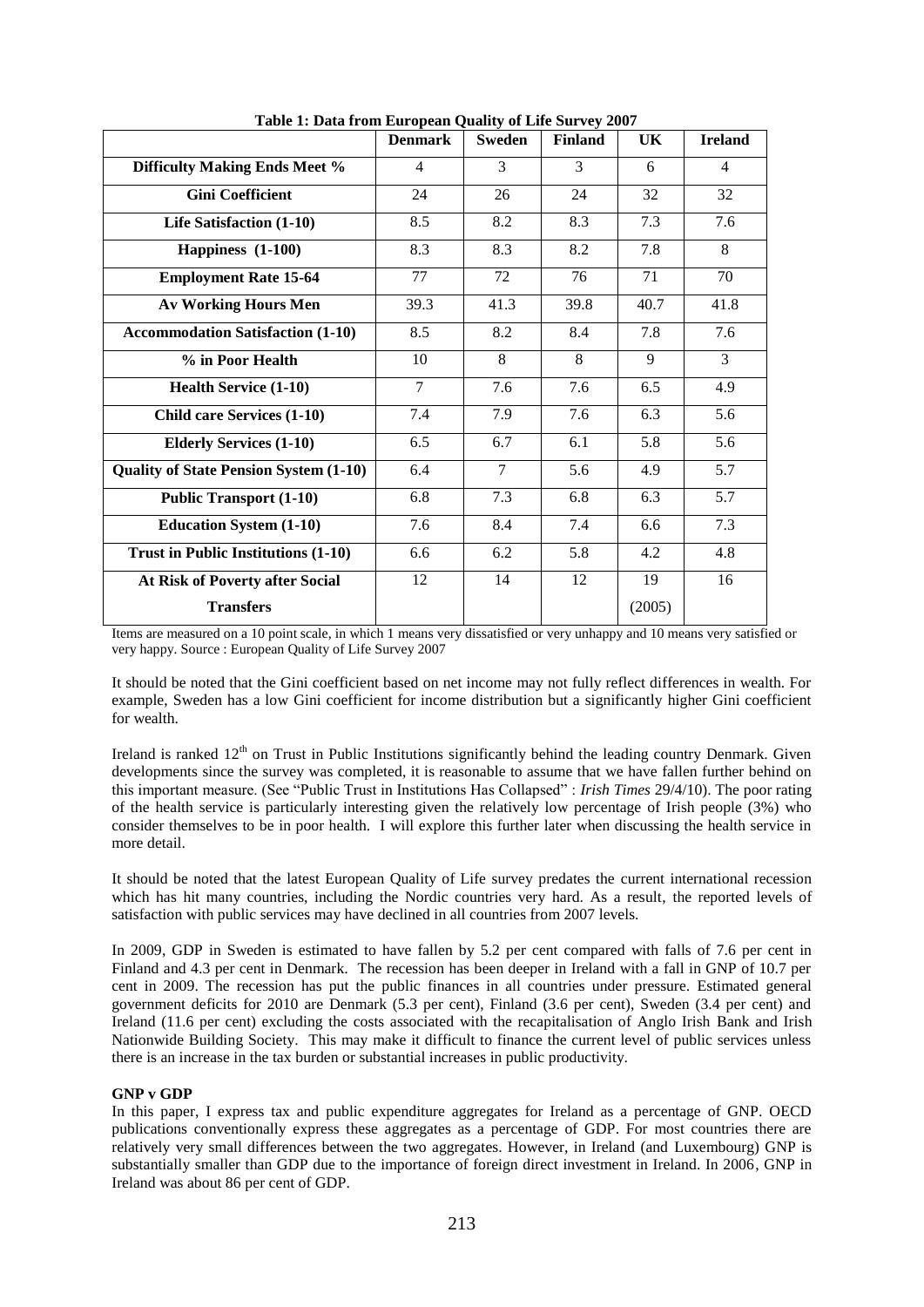One may argue that the tax paid by multinationals should be deducted from the total taxation in looking at the burden of taxation. However, the costs of providing public services in Ireland are a function of GNP. Therefore using GNP as the denominator gives an appropriate measure of the volume of public services which could be financed in Ireland on an internationally comparable basis.

#### **Basic Facts**

The Nordics and Ireland are small open economies (Ireland being the most open) with high per capita incomes (all rich by international standards) and comparable life expectancies. (Table 2). The Nordics have significantly higher tax and public spending ratios. A major difference is the relatively low proportion of the population in Ireland which is over 65; a fact that has implications for public spending particularly in the areas of health and pensions.

|                                 | <b>Denmark</b> | <b>Finland</b> | Sweden | UK        | <b>Ireland</b> |
|---------------------------------|----------------|----------------|--------|-----------|----------------|
| Population                      | 5.434          | 5.266          | 9.080  | 60.587    | 4.239          |
| GNI per head US\$               | 36139          | 35139          | 37323  | 36617     | 38299          |
| Life Expectancy                 | 78.4           | 79.5           | 80.8   | 79.5      | 79.7           |
| $%$ population $65+2005$        | 15.1           | 16             | 17.3   | 16.0      | 11.1           |
| Trade / GDP %                   | 51.2           | 43.2           | 48.7   | 30.1      | 74.1           |
| Labour Comp per hour            | 23.4           | 21.8           | 25.2   | <b>NA</b> | <b>NA</b>      |
| Av hours worked                 | 1577           | 1710           | 1615   | 1673      | 1631           |
| Public social EXP               | 27.6           | 22.5           | 31.3   | 21.9      | 18.4           |
| $P/Exp$ on health               | 8.1            | 6.2            | 7.4    | 6.7       | 6.8            |
| Public Exp: law order & defence | 2.6            | 2.74           | 3      | 5.1       | 2.2            |
| Tax/GDP ratio (Irl GNP)         | 48.9           | 43.3           | 48.8   | 37.1      | 36.7           |

|  |  | Table 2: The Nordic Model: Basic Statistics |
|--|--|---------------------------------------------|
|  |  |                                             |

#### **Nordics are Competitive Economies**

The Nordics are also competitive economies. In the latest rankings Sweden (no 4), Denmark (no 5), Finland (No 6) and UK (no 13) all rank ahead of Ireland (no 25). (World Economic Forum, 2009, Global Competitiveness Report 2009-2010)

Ireland"s health and primary education systems rank tenth in the world compared to Finland (no 1), Denmark (no 6), Sweden (no 12) and UK (no 23) but we have significant deficits in infrastructure, macroeconomic stability and financial market sophistication (mainly soundness of banks, access to equity and loan financing).

The three Nordic countries are all in the top three in the world for Higher Education and Training. Other top three rankings are for Institutions (Denmark and Sweden) , Innovation (Finland) and Technological Readiness (Sweden).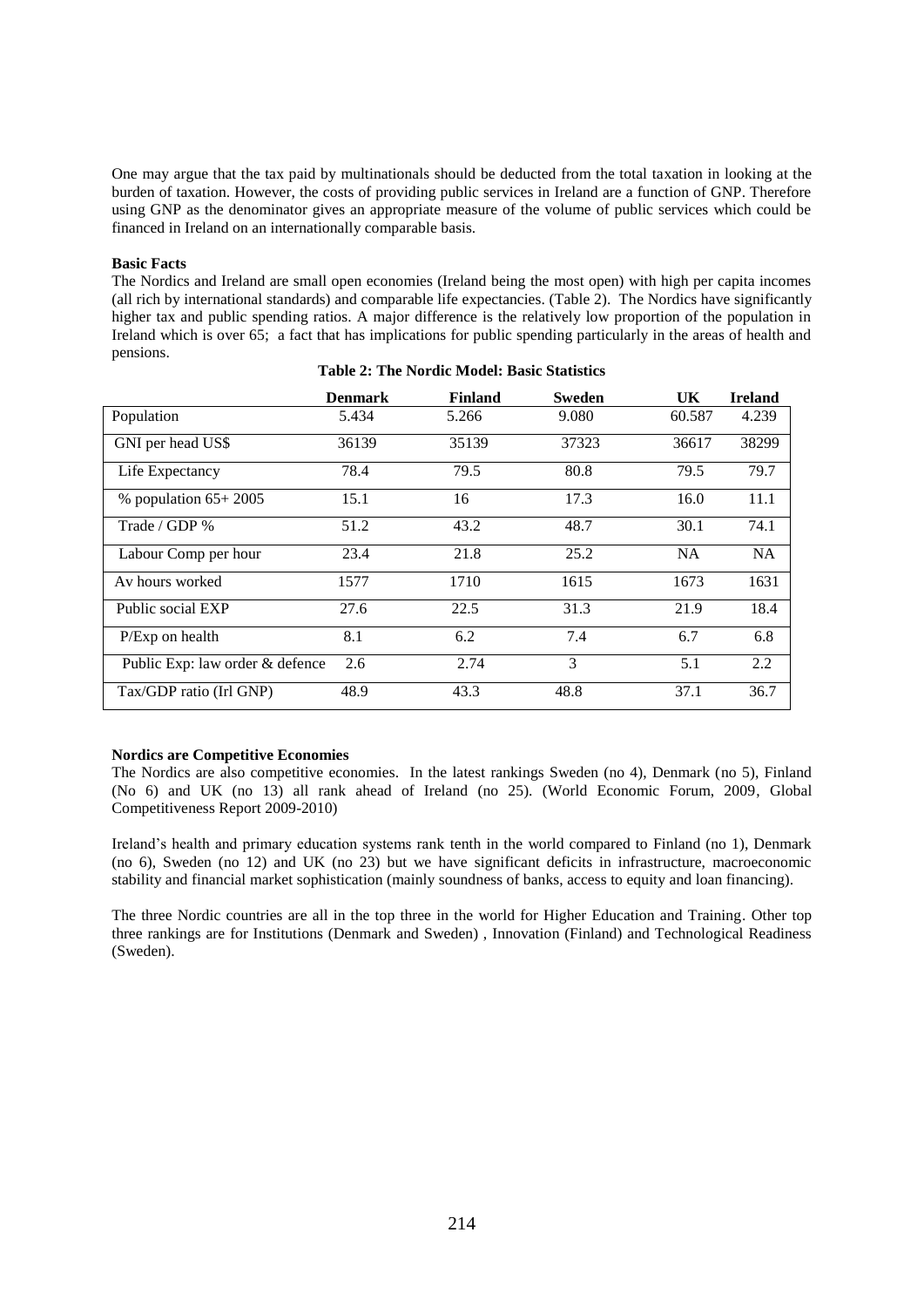### **Tax Structure**

Ireland"s tax structure (Table 3) differs significantly from the Nordic countries.

| Table 3: Tax structure 2006 as % of GDP (IRL GNP) |                |                |               |              |                |  |  |  |
|---------------------------------------------------|----------------|----------------|---------------|--------------|----------------|--|--|--|
|                                                   | <b>Denmark</b> | <b>Finland</b> | <b>Sweden</b> | UK           | <b>Ireland</b> |  |  |  |
| <b>Income &amp; Profits</b>                       | 29.5           | 16.6           | 19.4          | 14.5         | 14.7           |  |  |  |
| <b>Social Security</b>                            |                | 12.1           | 12.5          | 6.9          | 5              |  |  |  |
| <b>Payroll</b>                                    | 0.2            | $\Omega$       | 2.7           | $\mathbf{0}$ | 0.2            |  |  |  |
| <b>Property</b>                                   | 1.9            | 1.1            | 1.4           | 4.4          | 3.4            |  |  |  |
| <b>Goods &amp; Services</b>                       | 16.3           | 13.5           | 12.8          | 10.6         | 13.4           |  |  |  |
| <b>Total</b>                                      | 48.9           | 43.3           | 48.8          | 36.6         | 36.7           |  |  |  |
| <b>Total of which Corporation Tax</b>             | 4.3            | 3.4            | 3.7           | 3.4          | 4.4            |  |  |  |

**Table 3: Tax structure 2006 as % of GDP (IRL GNP)**

Source: Revenue Statistics 2007

Even taking account of the GDP/GNP difference, the tax burden in Ireland is substantially lower. The tax structure is also different. Income tax and social security contributions are very significantly lower. While property taxes are higher (or at least were higher before they collapsed) this is particularly related to stamp duties. Indirect taxes in Ireland are similar to Finland and Sweden but substantially lower than in Denmark where the single rate of VAT is 25 per cent on all items (including food). The direct tax burden (Table 4) is very substantially lower in Ireland.

| Table 4: Tax Burdens 2008 |
|---------------------------|
|                           |

|           |       |         |         |        |      |         | Ireland differential |         |
|-----------|-------|---------|---------|--------|------|---------|----------------------|---------|
|           |       | Denmark | Finland | Sweden | UK   | Ireland | Lowest               | Highest |
|           | 67 %  |         |         |        |      |         |                      |         |
| Single    | AW    | 38.9    | 38.3    | 42.5   | 29.7 | 16      | 22.3                 | 26.5    |
| Single    | AW    | 41.2    | 43.5    | 44.6   | 32.8 | 22.9    | 18.3                 | 21.7    |
|           | 167%  |         |         |        |      |         |                      |         |
| Single    | AW    | 49.7    | 49.3    | 52.6   | 37.5 | 34      | 15.3                 | 18.6    |
| $AM + 2C$ | AW    | 29.5    | 38.0    | 38.9   | 26.9 | 5.5     | 24.0                 | 33.4    |
|           | 167 % |         |         |        |      |         |                      |         |
| $AM + 2C$ | AW    | 34.3    | 36.1    | 38.6   | 28.6 | 8.8     | 25.5                 | 29.8    |

Source :Taxing Wages

The most striking feature is that generally taxpayers in Ireland pay in the order of 20 % less of their incomes in tax and social security contributions than their Nordic counterparts.

| Table 5: Tax Differences Between Single and Married +2c |  |
|---------------------------------------------------------|--|
|---------------------------------------------------------|--|

|      | Denmark | Finland | Sweden | UK  | Ireland |
|------|---------|---------|--------|-----|---------|
| AW   | 11.7    | 5.5     | 5.7    | 2.8 | 17.4    |
| 167% |         |         |        |     |         |
| AW   | 15.4    | 13.2    | 14     | 8.9 | 25.2    |

Source :Taxing Wages

Ireland treats families at all income levels relatively more generously (Table 5) which may be partly explained by the relatively high levels of child benefit paid in Ireland. (It should be noted that all the Nordic countries have relatively long periods of paid parental leave and schemes of cash grants for childcare. (Eydal and Rostgrad, 2009)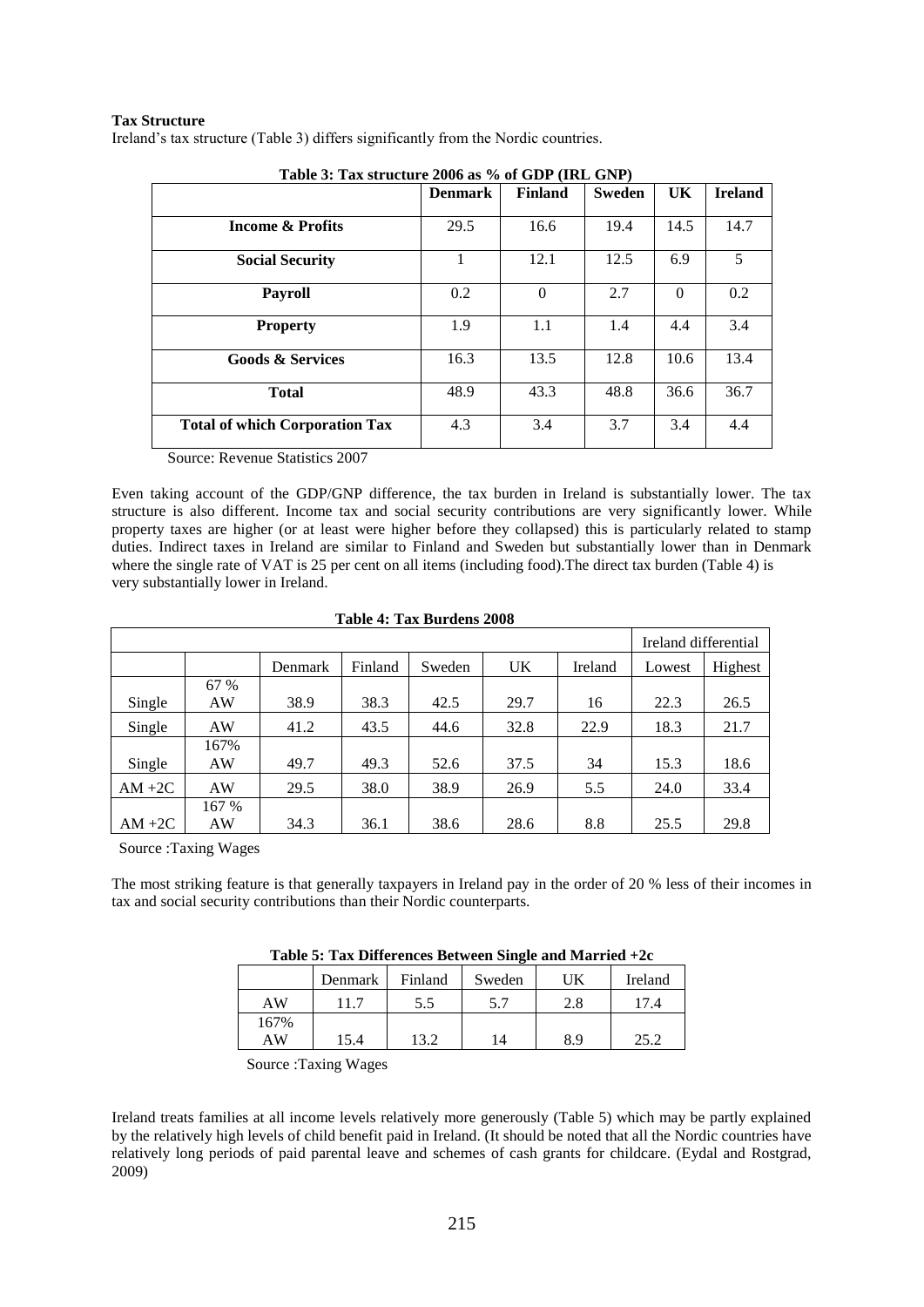#### **Table 6: Marginal Rate of Tax 2008**

|        |      |         |         |        |      |         |        | Ireland differential |
|--------|------|---------|---------|--------|------|---------|--------|----------------------|
|        |      | Denmark | Finland | Sweden | UK   | Ireland | Lowest | Highest              |
|        | 67 % |         |         |        |      |         |        |                      |
| Single | AW   | 42.6    | 42.8    | 30.4   | 38.8 | 24      | 6.4    | 18.8                 |
| Single | AW   | 49.4    | 48      | 51.4   | 38.8 | 26      | 22     | 25.4                 |
|        | 167% |         |         |        |      |         |        |                      |
| Single | AW   | 63      | 48      | 56.4   | 47.7 | 47      |        | 16                   |

Source :Taxing Wages

Marginal tax rates in Ireland are significantly lower than in the Nordics though the differential is less marked on those with higher incomes particularly in the case of Finland. Since 2006 marginal tax rates have risen very substantially in Ireland and the top rate for a self-employed taxpayer is now 54.5 per cent.

### **3. PUBLIC SPENDING**

Some ascribe the perceived shortcomings in Irish public services to a shortage of funding. We now turn to examining the main headings of public spending to try and explore the extent to which this may be the case.

#### **Health Spending**

A superficial analysis sometimes made is that because spending on the health services in Ireland is a smaller percentage of GDP than elsewhere, this is conclusive proof that the health services here are underfunded. In addition to the GNP/GDP point raised earlier in this paper, this analysis fails to take account of the vital impact of demographic structure on demand for health services. Because Ireland"s population is significantly younger than the Nordic countries, we are much healthier. For example, a survey carried out by the CSO in 2007 on health service utilisation shows that on average 25 per cent of those aged 18-55 years accessed hospital services in the previous 12 month period with the figure rising to over 40 per cent for those aged over 70 years (See Figure 3.3 'Health in Ireland: Key trends 2009' [http://www.dohc.ie/publications/pdf/keytrends09.pdf?direct=1\)](http://www.dohc.ie/publications/pdf/keytrends09.pdf?direct=1)

The Fraser Institute in Canada has attempted to quantify the impact of demography on health expenditure (Esmail and Walker, 2008). In Canada, (those aged 65 and over) accounted for 13.2% of the population in 2006, yet consumed over 44% of provincial government health expenditures that year (CIHI, 2008). Further, percapita provincial health expenditures for those over age 85 were more than seven times higher than the average spending for all age groups in Canada (CIHI, 2008; calculations by authors). Data from the OECD confirms that health expenditures on seniors are significantly higher than per-capita spending in general (Dang, Antolin, and Oxley,2001).

If we apply the Fraser Institute demographic adjustment to the figures for health spending to Ireland and the Nordic countries, we find that instead of having the lowest spending on health Ireland has the highest. (Table 7)

| Table 7: Health Spending in OECD 2005(Demographic Adjustment) |         |                 |                                  |    |                |  |  |  |
|---------------------------------------------------------------|---------|-----------------|----------------------------------|----|----------------|--|--|--|
|                                                               |         | % GDP (Irl GNP) |                                  |    |                |  |  |  |
|                                                               | Denmark | <b>Finland</b>  | Sweden                           | UK | <b>Ireland</b> |  |  |  |
|                                                               | 9.4     | <b>8</b>        | 84                               | 79 | -11.8          |  |  |  |
|                                                               |         |                 | Source : Fraser Institute Canada |    |                |  |  |  |

We noted earlier the poor perception of the Irish health service shown in the results of the European Quality of Life Survey 2007. A somewhat better perspective emerges from the 2009 Euro Health Consumer Index (EHCI) of EU healthcare systems which ranked Ireland 13th out of 33 countries with a score of 701 points a significant improvement on our score of 592 points in 2007. The authors of the survey conclude that Ireland "generally performs rather well at outcomes but quite poorly when it comes to e-Health. (E-health includes items such as electronic transfer of medical data between health professionals, lab tests communicated directly to patients electronically, electronic prescriptions, on-line access to book appointments and to check charges billed to insurers). It is worth exploring the results of this survey in more detail (Table 8)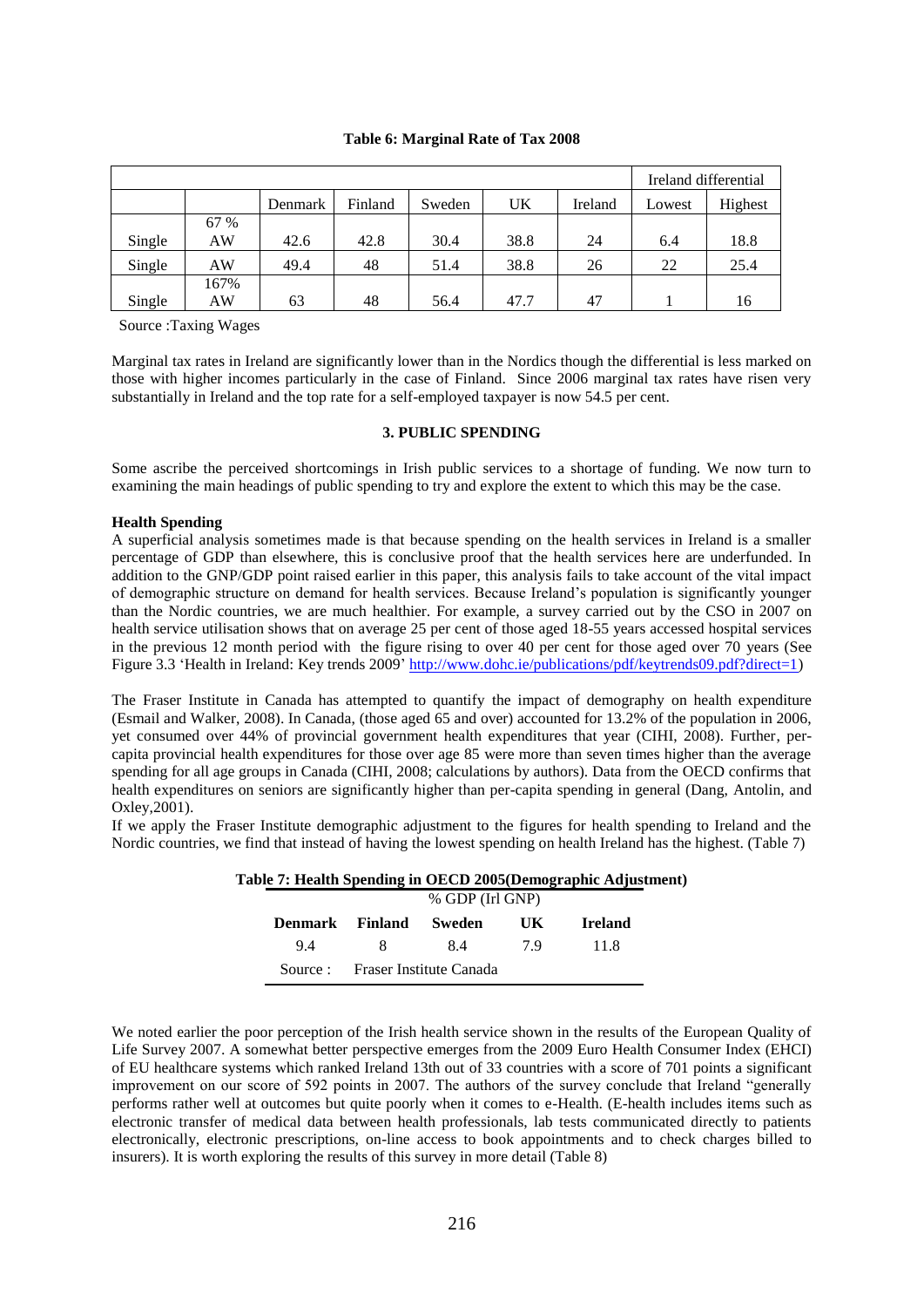| <b>Sub Category</b>               | <b>Denmark</b> | <b>Finland</b> | <b>Sweden</b> | UK  | <b>Ireland</b> |
|-----------------------------------|----------------|----------------|---------------|-----|----------------|
| Patient rights & information      | 175            | 143            | 117           | 123 | 110            |
| $E - Health$                      | 63             | 50             | 54            | 54  | 42             |
| <b>Waiting time for treatment</b> | 120            | 93             | 93            | 80  | 120            |
| <b>Outcomes</b>                   | 202            | 226            | 250           | 179 | 202            |
| Range and reach of services       | 121            | 121            | 136           | 121 | 114            |
| <b>Pharmaceuticals</b>            | 138            | 88             | 113           | 125 | 113            |
| <b>Total score</b>                | 819            | 721            | 763           | 682 | 701            |
| <b>Ranking of 33 countries</b>    | $\overline{2}$ | 12             | 9             | 14  | 13             |

**Table 8: Euro Health Consumer Index 2009**

Source :2009 Euro health consumer index

Denmark ranks  $2<sup>nd</sup>$ , Sweden 9<sup>th</sup> and Finland is just above Ireland in 12<sup>th</sup> place. However, if we look at what might be considered the critically important issues of waiting times and outcomes (Table 9), we see that Ireland"s health service is on a par with both Denmark and Finland and behind Sweden but significantly ahead of the UK.

| Table 9: Euro Health Consumer muex 2009 |                |         |               |     |                |  |  |  |
|-----------------------------------------|----------------|---------|---------------|-----|----------------|--|--|--|
| sub category                            | <b>Denmark</b> | Finland | <b>Sweden</b> | UK  | <b>Ireland</b> |  |  |  |
| waiting time for treatment              | 120            | 93      | 93            | 80  | 120            |  |  |  |
| <b>Outcomes</b>                         | 202            | 226     | 250           | 179 | 202            |  |  |  |
| Total                                   | 322            | 319     | 343           | 259 | 322            |  |  |  |

**Table 9: Euro Health Consumer Index 2009**

Source: 2009 Euro health consumer index

Outcomes measure items including heart infarction case fatality, infant deaths, ratio of cancer deaths to incidence of the disease, preventable years of life lost and MRSA infections.

In these circumstances it is interesting to note the comment of Dr. Arne Björnberg, the Euro Health Consumer Index Director that "Ireland has been climbing steadily in the EHCI. However, the Irish healthcare system seems to have a domestic 'marketing' problem – the responses to the patient organization survey, which is part of the EHCI research, give a much less positive picture than the official data".

In summary, the data suggest that the health service in Ireland is very well funded and improving rapidly. Better value for money is essential and achievable. While there is still an unresolved issue in relation to equity of access, we rank much higher on important outcome measures than public discourse would suggest.

#### **Education**

Turning to Education, a measure of education outcomes is provided by the OECD Programme for International Student Assessment (PISA). This programme examines 15-year-old students' performance in reading, mathematics and science in surveys every three years. The data in relation to PISA scores is set out in Table 10.

| <b>Table 10: Education Pisa Scores</b> |                |                |               |     |                |                     |         |
|----------------------------------------|----------------|----------------|---------------|-----|----------------|---------------------|---------|
|                                        | <b>Denmark</b> | <b>Finland</b> | <b>Sweden</b> | UK  | <b>Ireland</b> | <b>Nordic</b><br>AV | Irl $%$ |
| Pisa 2006 Reading                      | 494            | 547            | 507           | 495 | 517            | 516                 | 100.2   |
| Pisa 2006 Science                      | 496            | 563            | 503           | 515 | 508            | 521                 | 97.6    |
| Pisa 2006 maths                        | 513            | 548            | 502           | 495 | 502            | 521                 | 96.4    |
| Average                                | 501            | 553            | 504           | 502 | 509            | 519                 | 98      |

Source: OECD education at a glance 2009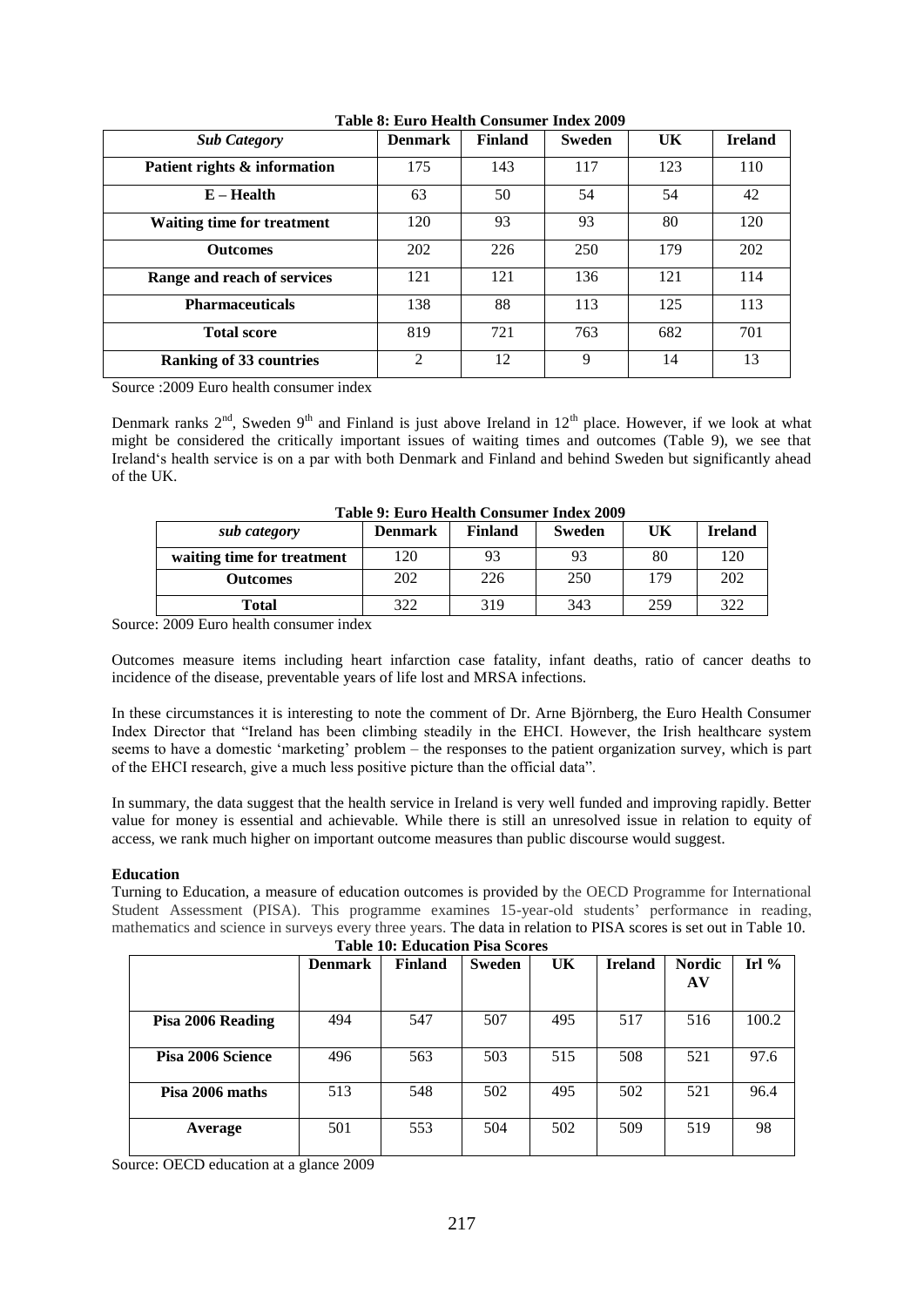Ireland ranks significantly behind Finland in these surveys but is on a par with Sweden and Denmark. The figures in relation to third-level educational attainment for the critical 25-34 age group are in Table 11.

| <b>Denmark</b> | Finland | Sweden | UK | <b>Ireland</b> |
|----------------|---------|--------|----|----------------|
| 40             | 38      | 46     |    | 44             |

| Table 11: Tertiary attainment 25-34 years old 2007 |
|----------------------------------------------------|
|----------------------------------------------------|

Source: Education at a Glance 2009 OECD

Again Ireland does relatively well here and is among the top performing countries in the OECD in terms of third level attainment. While the number of graduates says nothing about their quality, a recent EU study (St Aubyn et al, 2009) found that recruiters regard universities in Ireland (and UK) as providing highly employable graduates and that Finland, Sweden and Ireland (considering their size) were the countries with more universities pointed out by their peers as excellent.

It is interesting to compare these measures of outcomes with the data on spending per student which is shown in Table 12

| Table 12: Spending per student 2006 US\$ PPP |  |  |
|----------------------------------------------|--|--|
|                                              |  |  |

|                  | <b>Denmark</b> | <b>Finland</b> | <b>Sweden</b> | UK    | <b>Ireland</b> |
|------------------|----------------|----------------|---------------|-------|----------------|
| <b>Primary</b>   | 8798           | 5899           | 7699          | 7732  | 6337           |
| <b>Secondary</b> | 9662           | 7533           | 8496          | 8763  | 8991           |
| <b>Tertiary</b>  | 15391          | 12845          | 16991         | 15447 | 11832          |

Source: OECD Education at a glance 2009

These figures suggest that Finland gets a better return from its investment at primary and secondary level than Denmark, Ireland and Sweden. Spending per student on third level education is well below that of Denmark and Sweden, about 8 per cent below that in Finland and over 23 per cent below the UK.

### **Social Spending**

As noted earlier (Table 2) public social expenditure in Ireland is significantly lower than in the Nordic countries. The headline numbers (Table 13) are significantly behind those in Sweden and Denmark. We are also behind Finland but not by as much.

| Jenmark                    | Finland                   | Sweden                 | I TIZ<br>UN                             | Ireland     |
|----------------------------|---------------------------|------------------------|-----------------------------------------|-------------|
| ገሬ ገ<br>$\angle U \cdot I$ | $\cap$ $\cap$<br>ل و ساعت | $\sim$<br>⌒ 1<br>ر. در | $^{\circ}$ 1<br>$\Omega$<br><u> 41.</u> | 1 ດ<br>10.4 |

**Table 13: Public social expenditure as % GDP/GNP 2006**

Source : OECD

### **Unemployment Benefits**

The OECD has developed a tax benefit calculator which shows how taxes and social benefits in OECD countries affect incomes of people in and out of work. The calculations take into account the taxes and social security contributions due on earnings and benefits. Benefits such as [unemployment benefits,](http://www.oecd.org/dataoecd/38/16/44508994.xls) [social assistance,](http://www.oecd.org/dataoecd/51/18/44495120.xls) [family benefits,](http://www.oecd.org/dataoecd/30/43/42662121.xls) [housing benefits](http://www.oecd.org/dataoecd/50/59/44495067.xls) and [in-work benefits](http://www.oecd.org/dataoecd/30/61/42662323.xls) are all included in the calculations. The data is shown in Table 14

### **Table 14: Income consequences of becoming unemployed in 2008 (Single person & avg earnings replacement rates)**

| Denmark | Finland | Sweden | UK             | Ireland            |
|---------|---------|--------|----------------|--------------------|
| 60.9    | 50.7    | 50.3   | $\sim$<br>31.8 | - م<br><b>55.0</b> |

Source :OECD

Note : The replacement rate is the proportion of pre-unemployment income received when unemployed.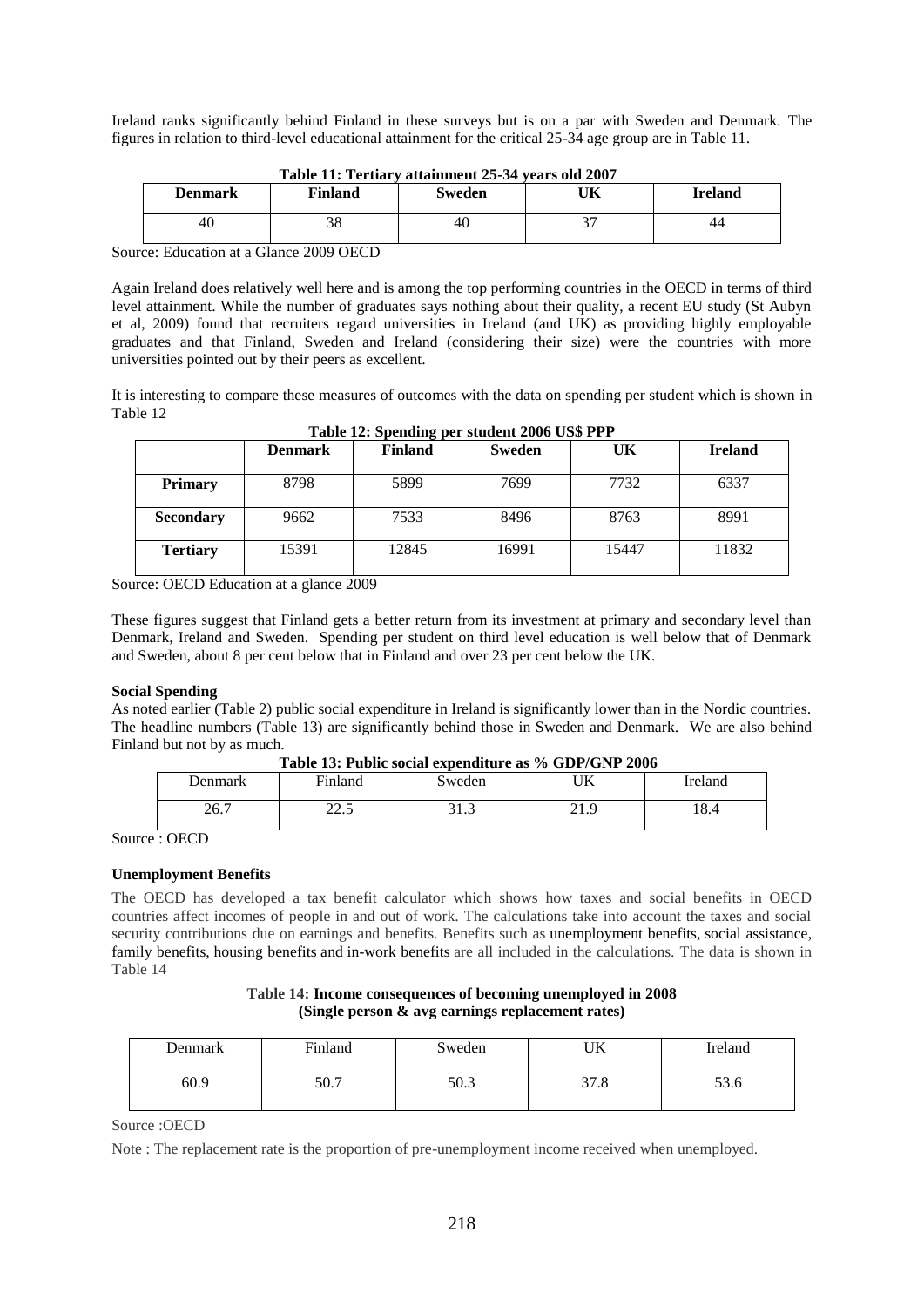At first glance the figures are somewhat surprising in that with the possible exception of Denmark, the net position in Ireland is comparable. The explanation appears to be that while gross unemployment payments are significantly higher in the Nordic countries, the unemployed continue to pay substantial income tax and social security contributions. In the examples above, these amount to 47.7 per cent of net unemployment benefit in Denmark, 36.4 per cent in Sweden and 28.5 per cent in Finland. The corresponding figures for a one earner married couple on average earnings with two children are in Table 15.

| (married+2children+1earner on avg earnings) replacement rates. |         |        |      |         |  |  |  |
|----------------------------------------------------------------|---------|--------|------|---------|--|--|--|
| <b>Denmark</b>                                                 | Finland | Sweden |      | Ireland |  |  |  |
|                                                                | 75.     | 64.5   | 69.1 | 76.7    |  |  |  |

**Table 15: Income consequences of becoming unemployed in 2008**

Source: OECD

Again Denmark is an outlier while the Irish figures are comparable with Finland and Sweden. Again significant amounts of income tax and social security contributions are payable by the unemployed in the Nordic countries. These amount to 38.1 per cent of net unemployment benefit in Denmark, 25.7 per cent in Sweden and 19.9 per cent in Finland.

It is clear from these examples that there is considerable overlap in the tax and benefit systems in the Nordic countries and that the levels of social expenditure are significantly lower in net (after tax) terms than in gross terms.

### **Public Pensions**

Table 16 shows public pension net replacement rates at normal retirement date for a single male who enters the labour force at age 25 and has average earnings. The figures assume real earnings growth of 2 per cent per annum.

The pension entitlements covered are those currently legislated in OECD countries. Changes in rules that have already been legislated but are being phased in gradually are assumed to be fully in place from the start. The values of all pension parameters reflect the situation in 2007. The calculations show the pension entitlements of a single worker who enters the system today and retires after a full career.

The results include all mandatory pension schemes for private sector workers, regardless of whether they are public or private. For each country, the main national scheme for private sector workers and special professional groups are excluded (See Pensions at a Glance, 2009)

|                               | <b>Denmark</b> | <b>Finland</b> | <b>Sweden</b> | UK             | <b>Ireland</b> |
|-------------------------------|----------------|----------------|---------------|----------------|----------------|
| Net replacement rate %        | 85.4           | 57.6           | 58.9          | 40.9<br>(2006) | 40.1           |
| Public pension spending %     | 9.1            | 10.0           | 9.5           | 5.7<br>(2006)  | 5.2            |
| Over 65's % of working<br>age | 25.3           | 26.9           | 29.4          | 26.8<br>(2006) | 177            |
| Demographic adjusted<br>spend | 10.6           | 10.9           | 9.5           | 6.3            | 6.7            |

**Table 16: Public net replacement rates 2007**

Ireland does not have an earnings related state pension scheme which accounts for the relatively low net replacement rate. In addition public spending on pensions in Ireland is also lower at present due to the younger population here. The final row in the table shows pension spending on the basis that the proportion of over 65"s was the same in each country as in Sweden.

The Irish system relies much more on private pension provision and it is important to take account of the cost of tax relief for pension contributions in making comparisons. The Green Paper on Pensions (2007) estimated that the gross cost of the various tax reliefs for pension contributions was about  $\epsilon$ 3.2 billion (2007). (Commission on Taxation Report, p309). A review of this costing carried out for the Irish Association of Pension Funds by Life Strategies Consultants questioned this number and suggested that €2 billion was a more credible estimate. This figure is still substantial amounting to 1.2 per cent of GNP and takes no account of the costs relating to unfunded pension arrangements.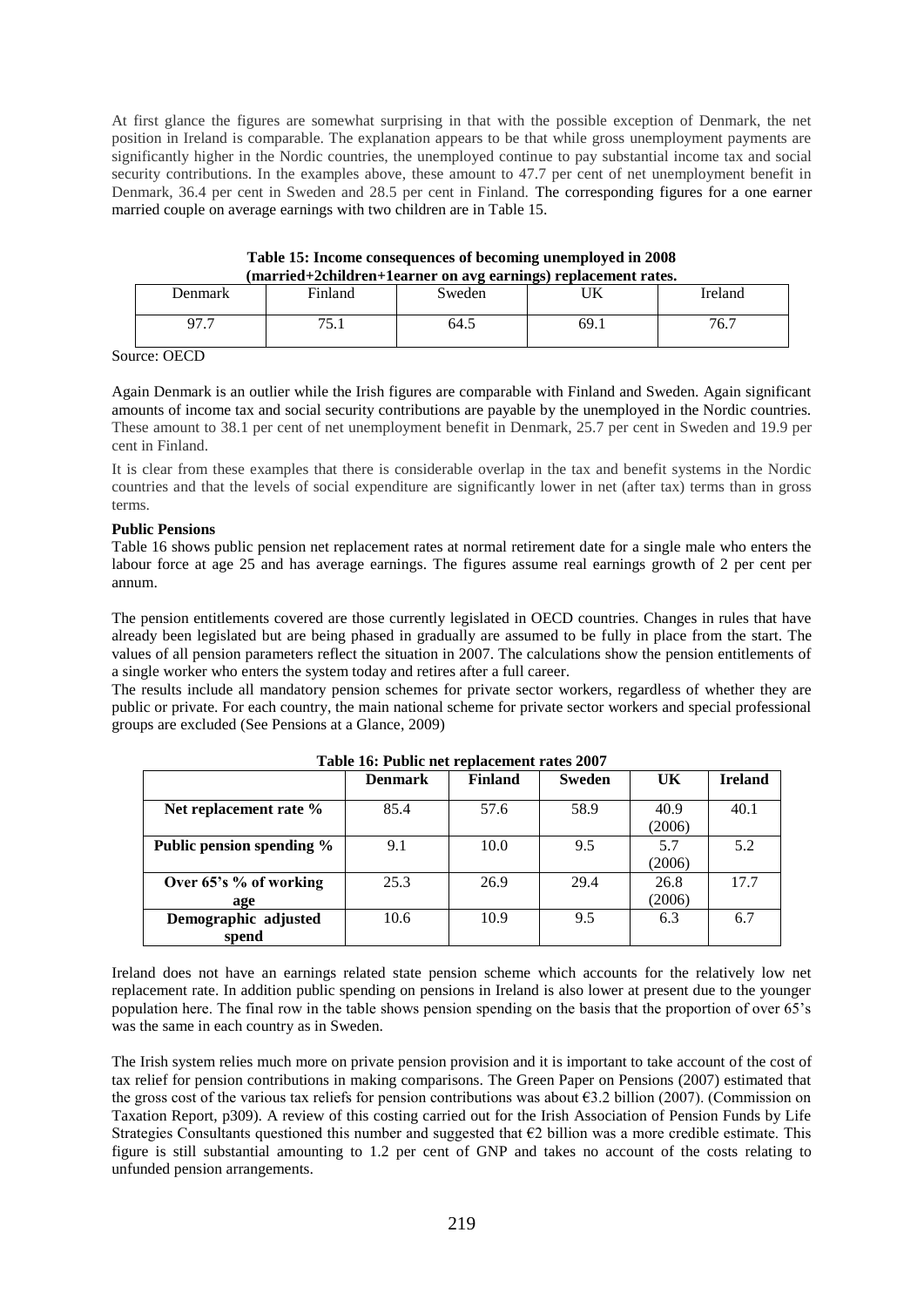The tax relief on pension contributions mainly represents a deferral rather than an exemption from tax as income tax is payable on the pensions when paid. The Green Paper on Pensions estimated that the estimated tax yield from payment of tax on pension benefits was  $\epsilon$ 320 million.

Appendix 1 contains Revenue Commissioners data on the income distribution of persons in receipt of age allowance (ie those aged 65 years or over) in 2007. This shows that this category had a total income of  $66.6$ billion and paid tax of  $\epsilon$ 0.7 billion. At least part of this tax payment should be set against the cost of the tax relief since if the tax relief were abolished, the pensions should be free of tax.

When account is taken of these factors, it appears that the resources devoted to pension provision in Ireland are less than in the Nordic countries and that we need to devote more resources to funding of pensions if people are to enjoy adequate pensions in the future. The changes announced in the National Pensions Framework (in particular the auto-enrolment proposal) should go at least some way to achieving this in addition to improving the distribution of the current system of tax relief.

### **Public Sector Salaries Compared**

Exchequer pay and pensions accounts for 35 per cent of gross voted current expenditure (McCarthy Report, p5). It may be useful to look at data which compares pay in Ireland with that in the Nordic countries. Comparable international data is not easily available and clearly needs to be improved. Some limited data available in relation to substantial numbers of public sector employees is in Tables 17 and 18.

Table 17 has data in relation to teachers" salaries on a PPP basis. The table shows that starting salaries are roughly comparable with those in the Nordic countries but maximum salaries are significantly above the Nordic average. (46 per cent for primary teachers, 42 per cent for lower secondary teachers and 24 per cent for upper secondary).

This, of itself, is not conclusive evidence that teachers" salaries are too high. but it is reasonable to expect that in return for relatively high pay by international standards there is maximum flexibility in work practices.

|                         | <b>Denmark</b> | <b>Finland</b> | <b>Sweden</b> | AV             | UK    | <b>Ireland</b> | <b>Ireland</b> % |
|-------------------------|----------------|----------------|---------------|----------------|-------|----------------|------------------|
|                         |                |                |               | <b>Nordics</b> |       |                |                  |
| <b>Primary starting</b> | 35691          | 28201          | 27498         | 30463          | 30172 | 31977          | 105.0            |
| Primary max             | 40332          | 46003          | 36750         | 41025          | 44507 | 60025          | 146.3            |
| <b>Upper secondary</b>  | 35011          | 31846          | 29554         | 32137          | 30172 | 31977          | 99.5             |
| starting                |                |                |               |                |       |                |                  |
| <b>Upper secondary</b>  | 49264          | 55778          | 39813         | 48285          | 44507 | 60025          | 124.3            |
| max                     |                |                |               |                |       |                |                  |
| <b>Lower secondary</b>  | 35691          | 31282          | 28055         | 31676          | 30172 | 31977          | 101.0            |
| starting                |                |                |               |                |       |                |                  |
| <b>Lower secondary</b>  | 40332          | 49534          | 37200         | 42352          | 44507 | 60025          | 141.7            |
| max                     |                |                |               |                |       |                |                  |

#### **Table 17: Teachers salaries US\$ PPP**

Source : Education at a Glance 2009

In considering this question it is important to note that one of the characteristics of an effective educational system identified by Michael Porter (Competitive Advantage of Nations, p 629) is that "teaching is a prestigious and valued profession. Quality education is simply not possible without a cadre of well-prepared and competent teachers".

Information from the International Council of Nurses (a federation of national nurses' associations, representing nurses in more than 128 countries) database on nurses salaries in 2008 is in Table 18.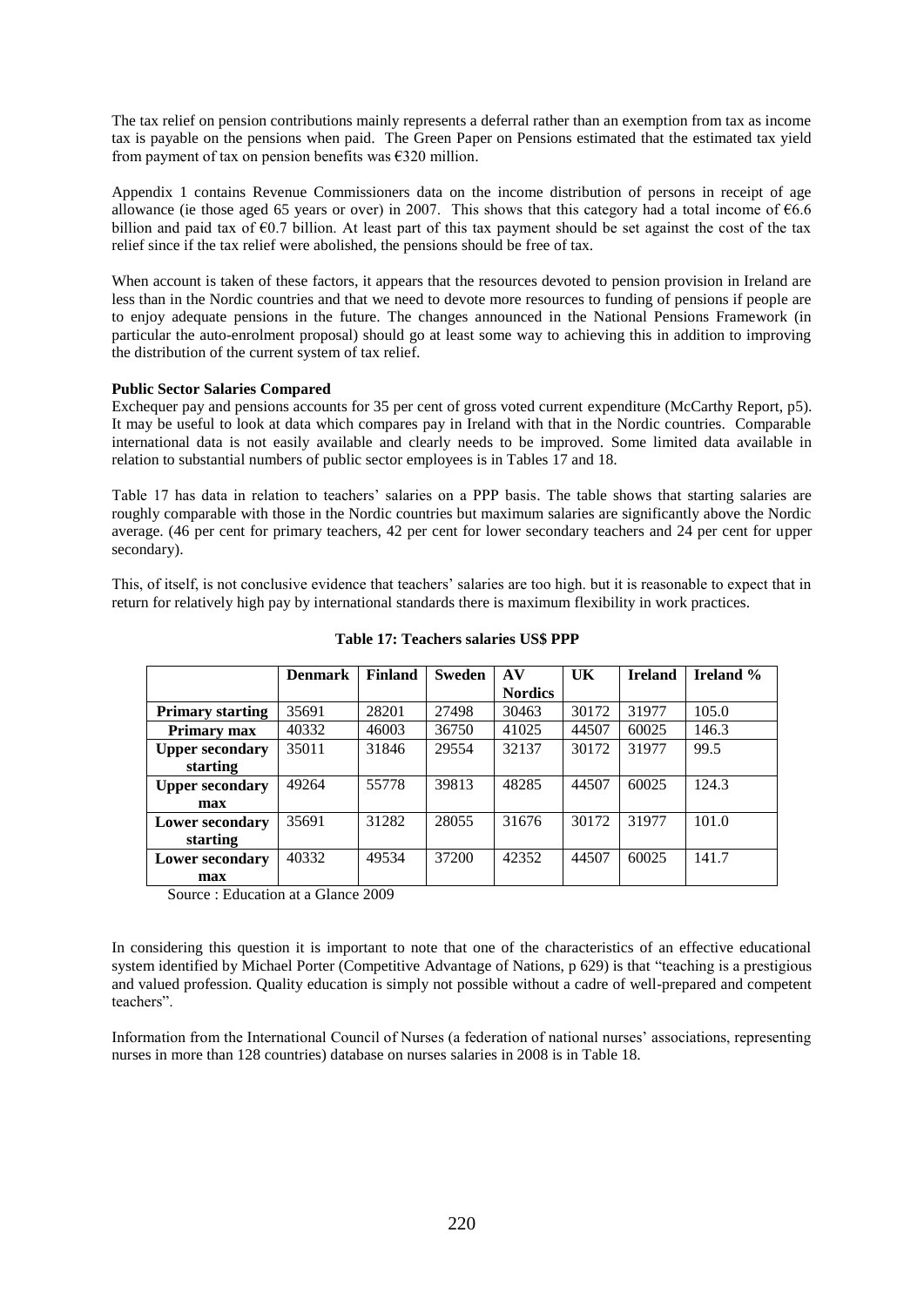| <b>Starting salaries</b>          | <b>Denmark</b> | <b>Sweden</b> | UK    | <b>Ireland</b> |
|-----------------------------------|----------------|---------------|-------|----------------|
| <b>Clinical nurse</b><br>hospital | 29641          | 24738         | 31020 | 30398          |
| <b>Community</b><br>nurse         | 30097          | 27330         | 31020 | 30398          |
| Nurse manager<br>hospital         | 38381          | 33596         | 36968 | 47775          |
| Nurse manager<br>community        | 37173          | 34568         | 36968 | 46505          |

#### **Table 18: Nurse salaries in public sector 2008 (US\$ PPP)**

Source : International Council of Nurses [http://www.icn.ch/sew\\_wff\\_data\\_sum08.pdf](http://www.icn.ch/sew_wff_data_sum08.pdf)

The table shows that starting salaries in Ireland are above the averages in Sweden and Denmark by amounts ranging from about 6 per cent for community nurses to about 30 per cent for nurse managers.

Differences appear to be much greater for medical specialists (consultants). In Denmark and Finland their remuneration is 2.5 times average earnings (Fujisawa and Lafortune, 2008) while in Ireland the multiple is over 6 (and this excludes significant private fees in Ireland which are earned in addition to public salaries).

The available evidence suggests that public pay in Ireland compares well with Nordic levels. While the adjustments that have taken place recently have reduced premiums in Ireland, it is unlikely to have eroded them entirely at least in relation to certain positions. This makes it all the more important to focus on increasing productivity in the public sector as well as across the economy. It is also desirable to collect more data on a wider range of occupations than I have been able to do in this paper.

### **4. CHALLENGES FACING THE NORDIC MODEL**

A report by the Research Institute of the Finnish Economy (ETLA), argues that present economic and social trends, including globalization and demographic change, pose significant challenges to the Nordic model as it stands. They argue that globalisation may undermine the financial viability of the welfare state by increasing international factor mobility and tax competition between nations as well as by opening up the possibility of "social tourism" for eligible groups.

Demographic change – in the form of an ageing population – increases the size of the passive population (retirees), while tending to decrease the size of the active population (workers). The result is a dramatic rise in the dependency ratio and a strong pressure towards increased social spending and higher tax rates. The combination of ageing populations and high ambitions for welfare services will strain public finances, even more so if globalisation increases the mobility of jobs and labour. The report argues that sustainability of present tax-transfer systems and public systems of care for the elderly are being seriously put into question.

The OECD Economic Survey of Finland (2009) states that Finland will increasingly face the demographic challenge of a declining labour force and rising old age dependency ratios. The consequent fall in employment poses a sustainability threat to the welfare system, which couples high taxation with a generous social security net. Increasing participation in the labour force is one way to address these challenges and the Government has set a long-term employment rate target of 75 per cent.

The ETLA Report emphasises that a high rate of labour force participation is an indispensible ingredient of the Nordic model. There must be sufficient incentives – in the form of financial rewards and/or workfare elements – to participate in the labour force and to work. Lengthening working careers must go hand in hand with increasing longevity. The "social contract", including the public pension system, should not be based on the assumption that the tax burden can be passed on to future generations in the form of rising tax rates.

Finally, investment in human capital should not be the victim of increasingly tight budget constraints; what is good for the young is good for the future of society.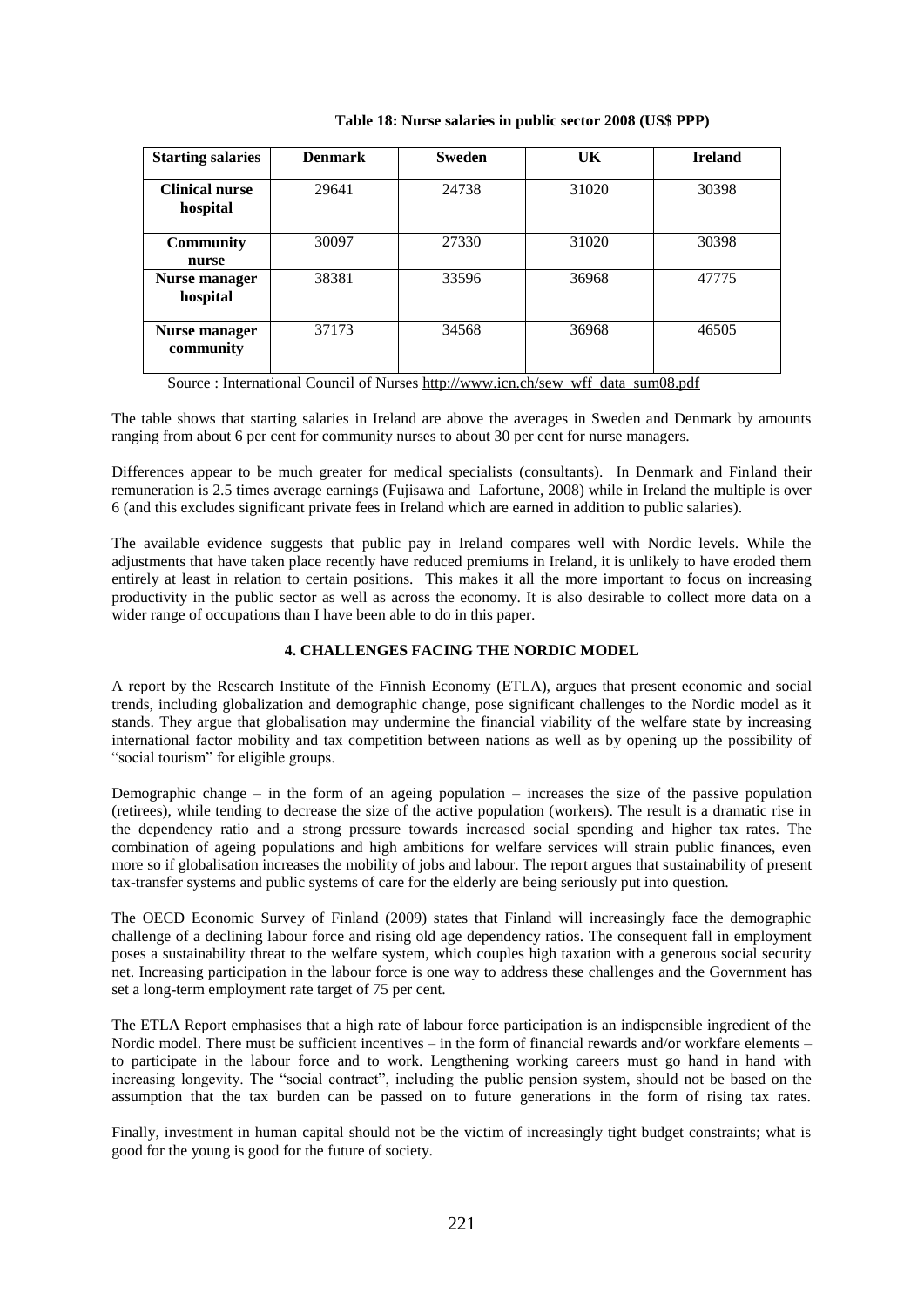#### **The Case of Ireland**

McArdle and de Buitleir (2003) argued that when account was taken of special factors Ireland could have a relatively low tax burden without having to sacrifice the quality of important public services. These factors included

- Differences in debt service costs
- Differences in unemployment rates
- Differences in defence spending  $\bullet$
- $\bullet$ Capital spending requirements
- $\bullet$ Differences in the way pensions are funded
- $\bullet$ Demographic differences
- Payments to the National Pensions Reserve Fund.  $\bullet$

When these factors were taken into account the resources devoted to public expenditure in Ireland were sufficient to ensure European standard public services (assuming equal efficiency in public administration).

The advantages that Ireland had in relation to these special factors are now being eroded due to the substantial increase in both debt service costs and unemployment that has and will take place since then and the increase in the costs of ageing. Allied with the very large deficit in the public finances, it is inevitable that the burden of taxation will have to increase significantly over the next few years. Indeed, the most recent update to Ireland"s Stability Programme projects an increase in the share of GNP raised in taxes of 4.6 per cent of GNP between 2009 and 2014.

However our demographic structure still gives us very significant advantages at the present time. The figures in this paper suggest that this may amount to about 7 per cent of GNP in the area of pensions and health. European Commission projections on age-related spending are shown in Table 19. These indicate an increase of over 4 per cent of GNP over the next 25 years. Potential savings from educational expenditure may only contribute a small offsetting amount.

|                 | 2007 | 2035 |
|-----------------|------|------|
| <b>Pensions</b> | 5.3  |      |
| <b>Health</b>   | 6.6  |      |
| <b>Other</b>    | 5.4  | 5.0  |
| <b>Total</b>    | 17.2 | 20.9 |
| % GNP           | ንበ ን | 24.6 |

**Table 19: Age-Related Spending Projections (as % of GDP) Ireland**

Source: Ireland Stability Update December 2009 (Table 14*)*

Differences due to rounding

The European Council opinion of 10 March 2009 on Ireland"s stability programme noted that "the long-term budgetary impact of ageing in Ireland is well above the EU average, mainly as a result of a relatively high projected increase in pension expenditure over the coming decades" and advocated "reform measures that curb the substantial increase in age-related expenditure would contribute to reducing the *high risks to the sustainability of public finances*."(emphasis added).

#### **5. CONCLUSIONS**

From this analysis, I conclude that Ireland"s public services have higher quality outcomes than we are frequently led to believe. We face significant challenges to maintain these at the levels attained during the "boom" period, given the fall in our national income, the new pressures on our public finances and the costs of a progressively ageing population.

In his important *Studies* article in 1953, Patrick Lynch referred to the importance of the "quality of the official mind" in obtaining the confidence of citizens in the institutions of State. A major challenge for all in the public realm is the work that needs to be done to increase trust and confidence in public institutions. This is likely to require radical change in the way we govern ourselves.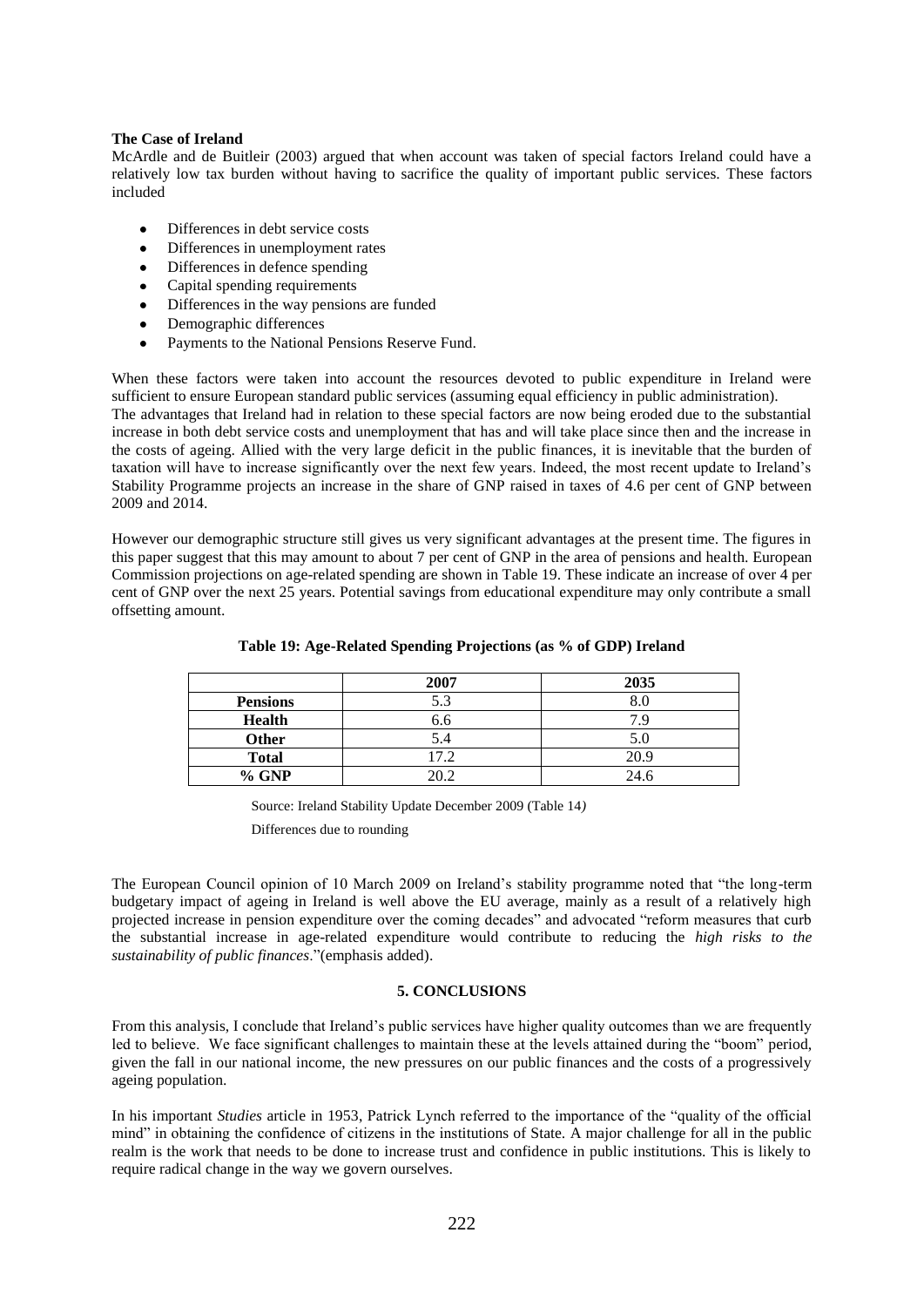One of the excesses of the Celtic Tiger period was the gross distortions that occurred at the top of the income distribution. Those charged with the responsibility of determining remuneration at the top levels in both the public and private sectors need to avoid the excesses of the past.

It is necessary to achieve and maintain high employment rates in the long-term in order to generate sufficient resources to provide high quality public services. An important enabling factor here identified by the National Competitiveness Council is a low tax wedge. While the tax burden will have to rise to meet at least part of the costs of ageing and eliminating the structural deficit, it is unlikely that further large increases in public spending will be sustainable in a competitive world of increasing factor mobility. If we cannot achieve higher productivity in the provision of public services, the alternative may be substantial reductions in the quality and extent of provision.

One of the important advantages claimed for the Nordic model is that high levels of security go hand in hand with flexibility and a willingness to change. In Ireland it seems that the reverse is often the case. The most radical changes are accepted by those with the least security while the pace of reform is slow in the public sector and the most secure parts of the private sector. Given our current difficulties it is reasonable to expect that those in secure employment show the greatest willingness to embrace change and that is something we should insist on.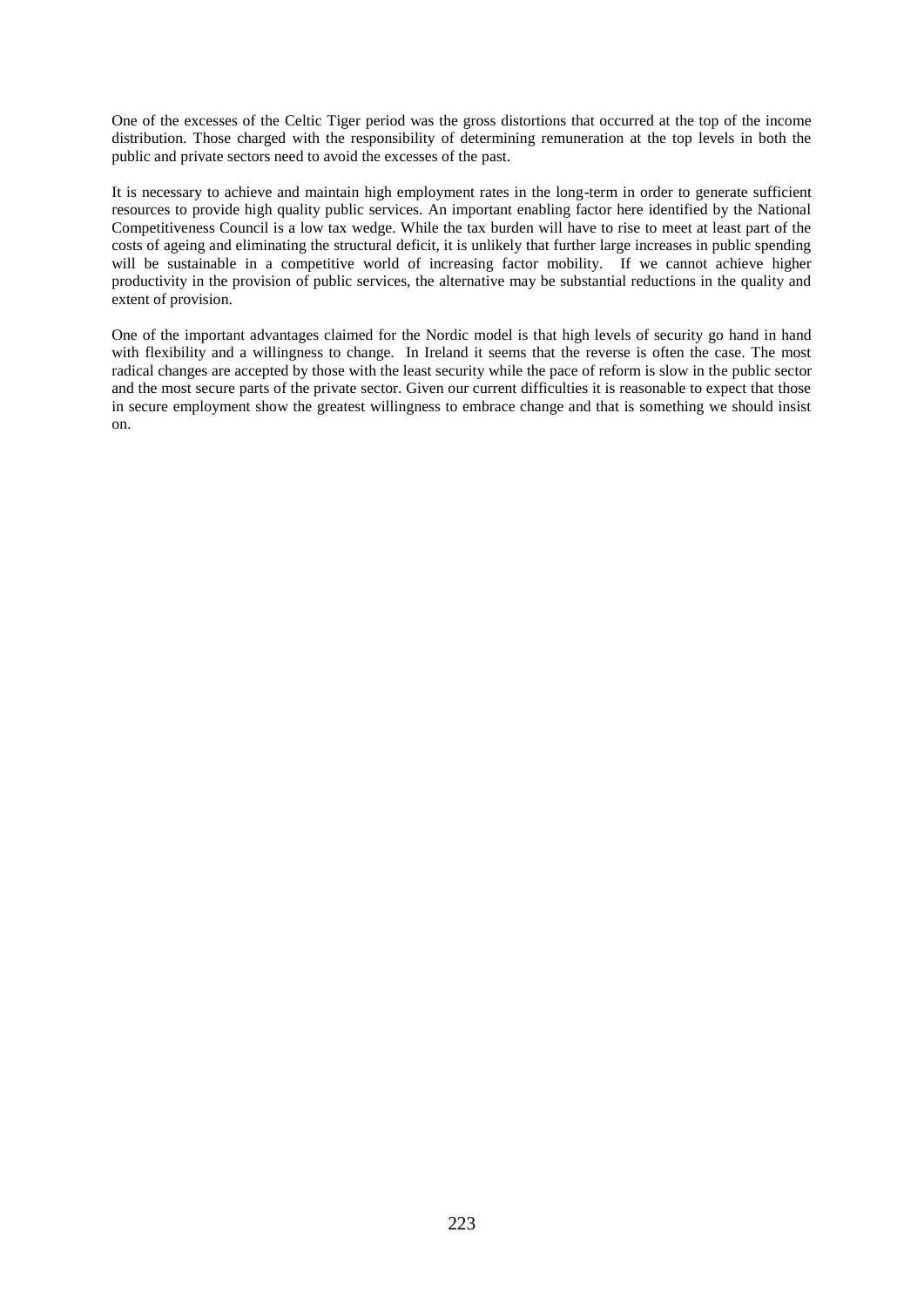### **REFERENCES**

Commission on Taxation Report (2009) Stationary Office <http://www.commissionontaxation.ie/downloads/Commission%20on%20Taxation%20Report%202009.pdf>

Dang, Thai Than, Antolin, Pablo, and Oxley Howard (2001). *Fiscal Implications of Ageing: Projections of Age-Related Spending*. Economics Department Working Papers 305. OECD [http://www.oecd-ilibrary.org/economics/fiscal-implications-of-ageing\\_503643006287](http://www.oecd-ilibrary.org/economics/fiscal-implications-of-ageing_503643006287)

de Buitleir, Donal and McArdle, Pat, (2003) "Tax and Spend: A Look to the Future with an Eye on the Past", Kenmare Economics Conference, 11 October 2003. **<http://www.cori.ie/images/pdf/papers/taxandspend.pdf>**

Esmail, Nadeem and Michael Walker (2008) "How Good Is Canadian Health Care? An International Comparison of Health Care Systems", November 2008, Fraser Institute, Canada Download from<http://www.fraserinstitute.org/research-news/display.aspx?id=13104>

Eydal G.B. & Rostgrad T., (2009) "Nordic Childcare Policies: Children, Parents and Politics", Paper presented at the Mid-term conference of NCoE Welfare REASSESS, Oslo May 18-20 2009 [http://www.nova.no/asset/3731/1/3731\\_1.pdf](http://www.nova.no/asset/3731/1/3731_1.pdf)

Fujisawa, Rie and Lafortune, Gaetan (2008), "The Remuneration of General Practitioners and Specialists in 14 OECD Countries" OECD Health Working Papers no 41 December 2008 <http://www.oecd.org/dataoecd/51/48/41925333.pdf>

Gylfason, Th., B. Holmström, S. Korkman, H.T. Söderström, and V. Vihriälä (2010), "Nordics in Global Crisis – Vulnerability and Resilience", ETLA (Oy Taloustieto)

'Health in Ireland: Key trends 2009', Department of Health and Children <http://www.dohc.ie/publications/pdf/keytrends09.pdf?direct=1>

International Council of Nurses (2008), "Nurse Wages and Their Context" Download from<http://www1.icn.ch/sew.htm>

Lee, Joseph, (1989) *Ireland 1912-1985 : Politics and Society*, Cambridge University Press

Lynch, Patrick, "The Economist and Public Policy", *Studies: An Irish Quarterly Review*, Vol. 42, No. 167 (Autumn, 1953), pp. 241-260

[McCarthy Report] 'Report of the Special Group on Public Service Numbers and Expenditure Programmes' (2009) Government Publications<http://www.finance.gov.ie/documents/pressreleases/2009/bl100vol1fin.pdf>

'National Pensions Framework' (2010) Government Publications, <http://www.pensionsgreenpaper.ie/downloads/NationalPensionsFramework.pdf>

OECD (2009) "Pensions at a Glance 2009 Retirement Income Systems in OECD Countries" *(*[www.oecd.org/els/social/pensions/PAG](http://www.oecd.org/els/social/pensions/PAG)*)*

OECD (2009) "Economic Outlook **Annual Projections for OECD Countries'** June 2009 See **[http://stats.oecd.org/Index.aspx?DataSetCode=EO85\\_MAIN](http://stats.oecd.org/Index.aspx?DataSetCode=EO85_MAIN)**

OECD (2010) "Economic Survey of Finland" <http://titania.sourceoecd.org/vl=6135557/cl=45/nw=1/rpsv/~3805/v2010n4/s1/p1l>

OECD (2009) "Education at a Glance 2009" <http://www.oecd.org/dataoecd/41/25/43636332.pdf>

OECD (2007) "OECD Factbook 2007" <http://puck.sourceoecd.org/vl=11556060/cl=19/nw=1/rpsv/fact2007/>

Porter, M.E. (1990) *The Competitive Advantage of Nations,* Free Press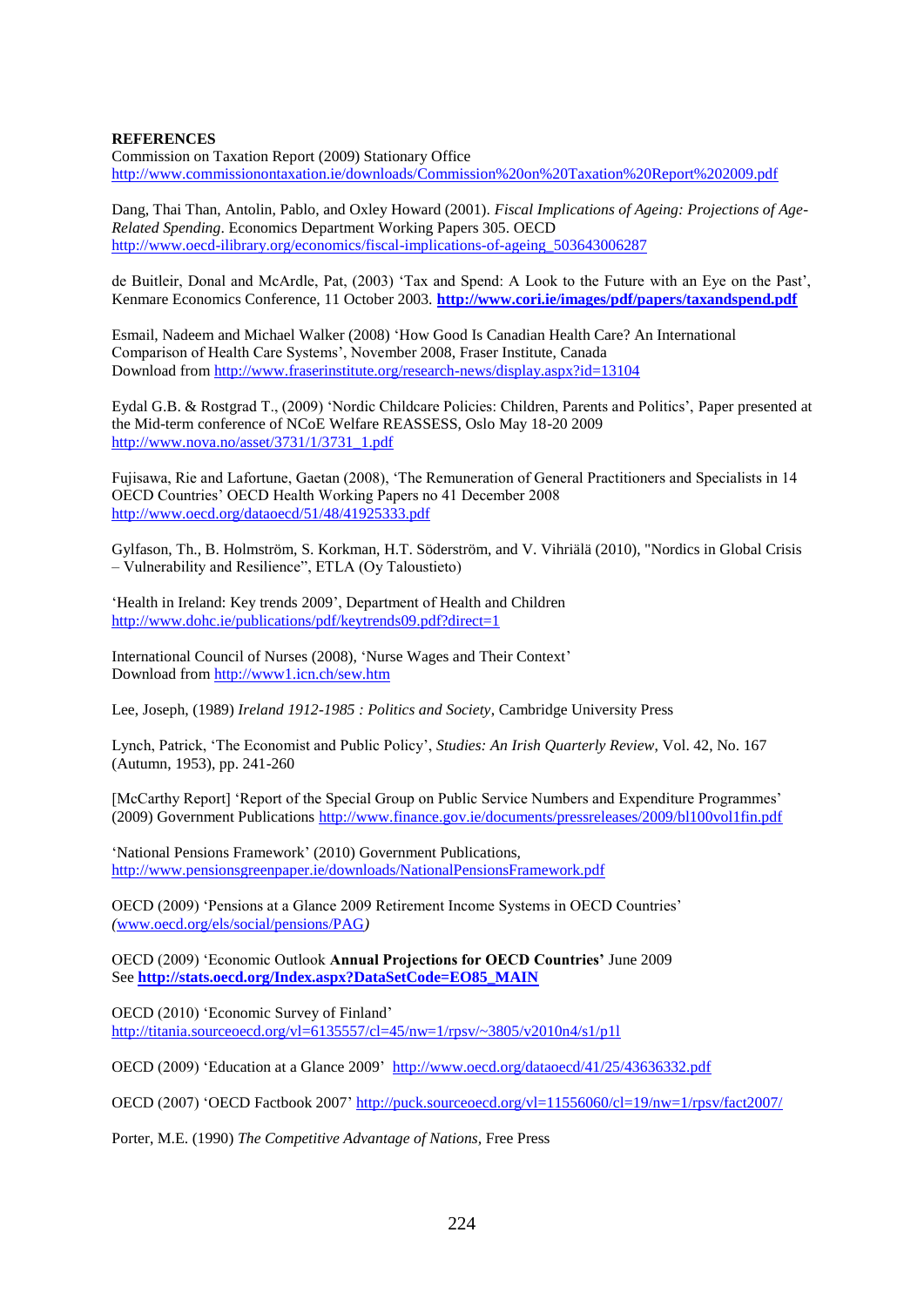St Aubyn, M., Pina A., Garcia F and Pais J, (2009) "Study on the Efficiency and effectiveness of Public Spending on Tertiary Education" EU Economic Papers, December 2009. [http://ec.europa.eu/economy\\_finance/publications/publication16267\\_en.pdf](http://ec.europa.eu/economy_finance/publications/publication16267_en.pdf)

World Economic Forum (2009) "Global Competitiveness Report 2009-2010" <http://www.weforum.org/pdf/GCR09/GCR20092010fullreport.pdf>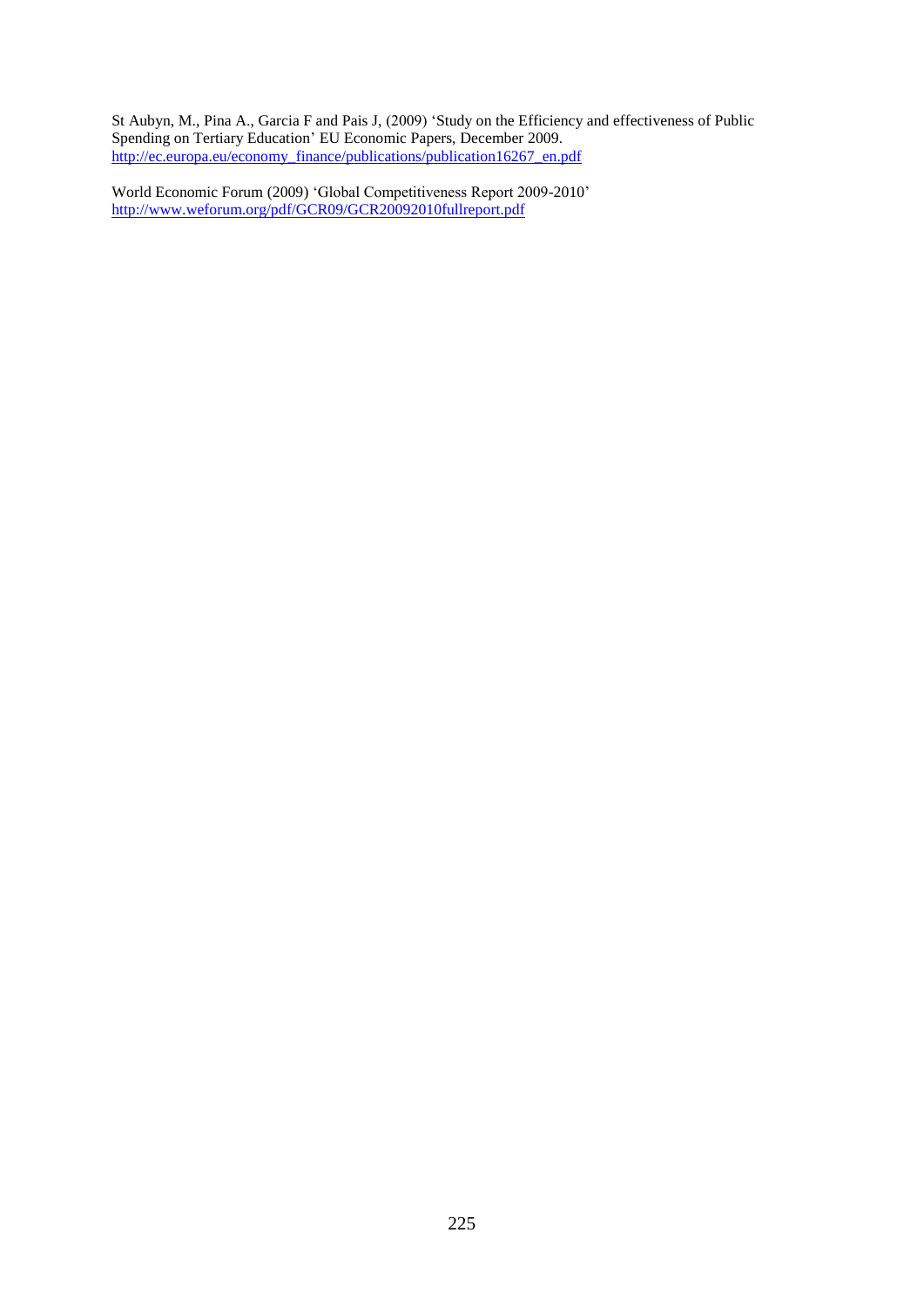# **APPENDIX 1**

# **INCOME TAX 2007**

# **Distribution of incomes for persons aged 65 (2007)**

| Range of total |         |          |        |           |        |          |        |
|----------------|---------|----------|--------|-----------|--------|----------|--------|
| income         |         | Totals   |        |           |        |          |        |
|                |         |          |        |           |        |          |        |
| From           | To      | Number   | $%$ of | Income    | $%$ of | Tax      | $%$ of |
| €              | €       | of cases | total  | $\in$ ' m | total  | $\in$ 'm | total  |
|                |         |          |        |           |        |          |        |
|                |         |          |        |           |        |          |        |
|                | 10,000  | 22,809   | 12.05  | 100.52    | 1.51   | 0.08     | 0.01   |
| 10,000         | 12,000  | 9,855    | 5.21   | 109.10    | 1.64   | 0.03     | 0.00   |
| 12,000         | 15,000  | 14,913   | 7.88   | 200.58    | 3.02   | 0.05     | 0.01   |
| 15,000         | 17,000  | 8,738    | 4.62   | 139.78    | 2.11   | 0.04     | 0.01   |
| 17,000         | 20,000  | 15,457   | 8.17   | 286.35    | 4.31   | 0.13     | 0.02   |
| 20,000         | 25,000  | 23,788   | 12.57  | 532.23    | 8.02   | 4.34     | 0.62   |
| 25,000         | 27,000  | 7,727    | 4.08   | 200.80    | 3.02   | 3.55     | 0.51   |
| 27,000         | 30,000  | 10,900   | 5.76   | 310.28    | 4.67   | 6.87     | 0.99   |
| 30,000         | 35,000  | 15,424   | 8.15   | 500.13    | 7.53   | 13.24    | 1.91   |
| 35,000         | 40,000  | 12,661   | 6.69   | 473.48    | 7.13   | 15.77    | 2.27   |
| 40,000         | 50,000  | 16,423   | 8.68   | 731.43    | 11.02  | 48.56    | 6.99   |
| 50,000         | 60,000  | 9,572    | 5.06   | 521.94    | 7.86   | 53.06    | 7.64   |
| 60,000         | 75,000  | 8,266    | 4.37   | 551.07    | 8.30   | 72.64    | 10.46  |
| 75,000         | 100,000 | 6,129    | 3.24   | 524.21    | 7.90   | 91.85    | 13.23  |
| 100,000        | 150,000 | 3,730    | 1.97   | 445.44    | 6.71   | 99.31    | 14.30  |
| 150,000        | 200,000 | 1,207    | 0.64   | 207.31    | 3.12   | 52.41    | 7.55   |
| 200,000        | 275,000 | 767      | 0.41   | 177.93    | 2.68   | 46.79    | 6.74   |
| Over           | 275,000 | 919      | 0.49   | 626.32    | 9.43   | 185.67   | 26.74  |
|                |         |          |        |           |        |          |        |
| Totals         |         | 189,285  | 100    | 6,638.89  | 100    | 694.37   | 100    |

**Source: Revenue Commissioners**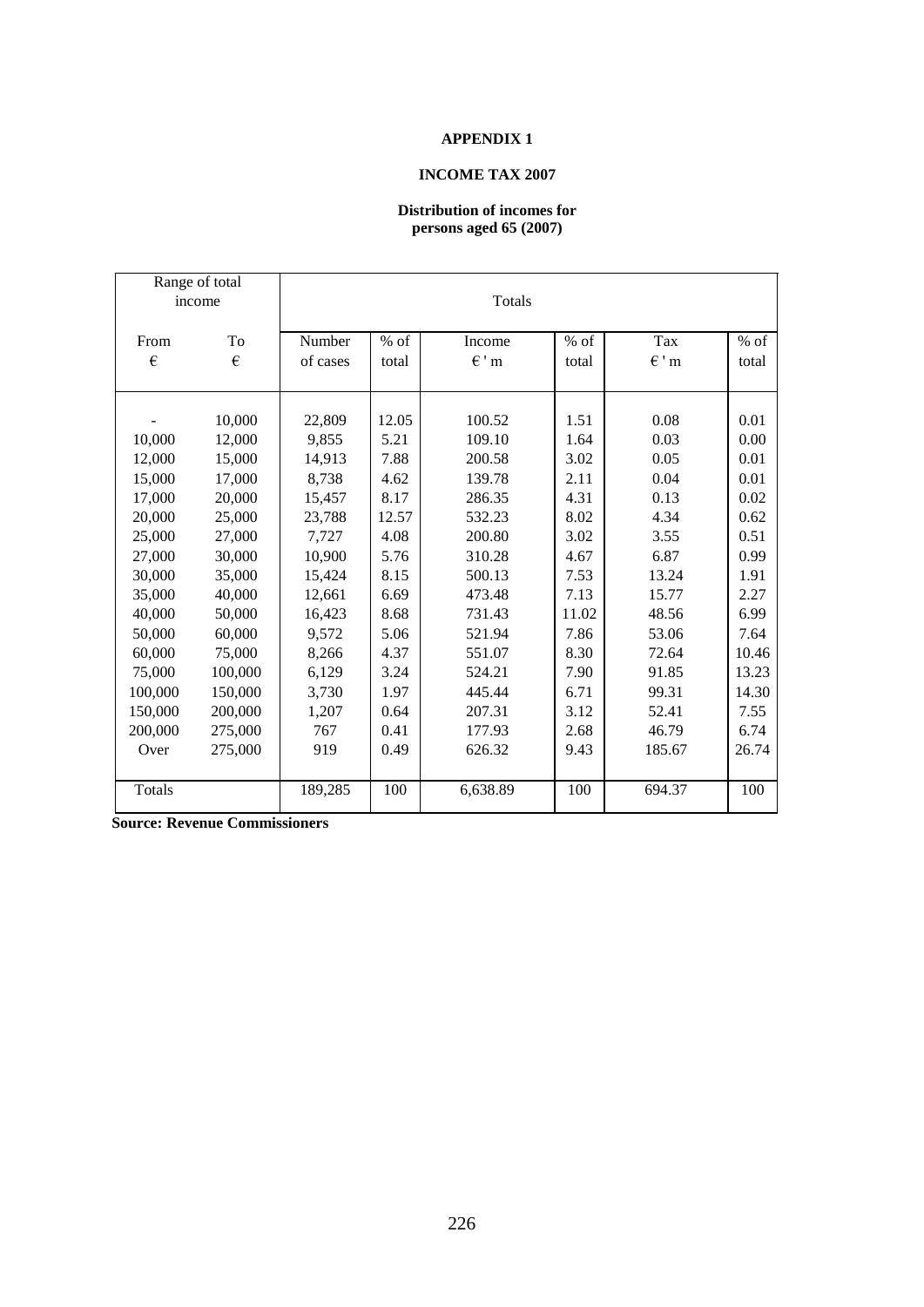#### **DISCUSSION**

**Frances Ruane:** I would like to congratulate the President on a very stimulating lecture this evening. He has taken an interesting starting point for his paper, namely, that where in the days of John Kells Ingram the starting point for comparison would have been the UK, over the past decade, we have moved to using the Nordic countries as reference points when making public expenditure comparisons - a move that has considerable logic given their similar scale to us and similarities of some of our stated government objectives to theirs.

What is of course important is that while aspiring to Nordic objectives in terms of social spending, we have operated on the taxation side more like the UK - in effect, we have referenced Nordic on the spend side, but Anglo on the taxation side. This apparent contradiction was possible to operate when we were in an economic bubble with tax revenues growing by the year so that it was not necessary to tax more in order to spend more.

In these changed times, this easy option is no longer possible - if we follow the social spending norms of the Nordics, we will have to begin to tax like the Nordics. I would like to suggest to the President that, to contextualise what he has done on the expenditure side, he might include a column to cover the UK also. This would link his paper back to his Kells Ingram starting point and should not be too onerous a task as most of the data needed to extend the excellent tables in the paper should also contain UK figures.

One further point - Paul Walsh indicated his concern that the adjustment in the paper (for example Table 7) for demographics may not mean that it is possible to compare these findings with the European Quality of Life Survey (EQLS) used in Table 1. I may be mistaken, but if the EQLS data in Table 1 are based on good survey principles, and I suspect they are, then they are already demographically weighted, so the President's comparison should stand.

Noel O'Gorman:- I commend the President for drawing to the Society's attention so many pertinent comparisons between Ireland and the Nordic countries. I agree with the suggestion to broaden the comparison to include the UK and also the average of EU-15 (or a representative large continental state).

Turning to the relevance of the paper for Irish economic policy, I note that the Nordic countries had generally attached a high importance to macroeconomic and price stability. In considering Ireland"s situation, it was imperative to take full account of where we were starting from! We had a budgetary deficit that was clearly unsustainable, with a major gap between public expenditure and associated revenues. The scale of this structural deficit was such that, even if public expenditure could be frozen in real terms, there was a high probability that the tax burden would still have to rise significantly over the coming years.

In my view, an issue of central importance was *how* we should go about raising such additional revenues. Recalling OECD analysis of how taxation impacted on economic growth, I suggest that extra revenues should be sought mainly through broadening the tax base (so avoiding increases in tax rates). There was, he argued, considerable scope for such base-broadening – right across the taxation code, Ireland"s tax-base being relatively narrow by international standards.

Dr FitzGerald had properly drawn attention to the erosion of the base of income taxation, including social insurance contributions, though improvements in tax credits and exemptions. Though many of these changes had been beneficial, we could no longer afford to exempt entirely such a high proportion of potential taxpayers. I also agree that a much more critical view should be taken of the wide range of tax reliefs and concessions.

The case for base-broadening was not confined to the income tax code. It could be made with no less force in respect of the VAT base. There was no compelling economic or social rationale for the zerorating of food and children"s clothing (both widely-defined), or for the concessionary VAT rate for energy. The tax treatment in Ireland of real property was also exceptionally favourable. The' usevalue" of residential property was virtually untaxed, most of the capital gains on housing escaped taxation, and most inheritances of property were not subjected to tax.